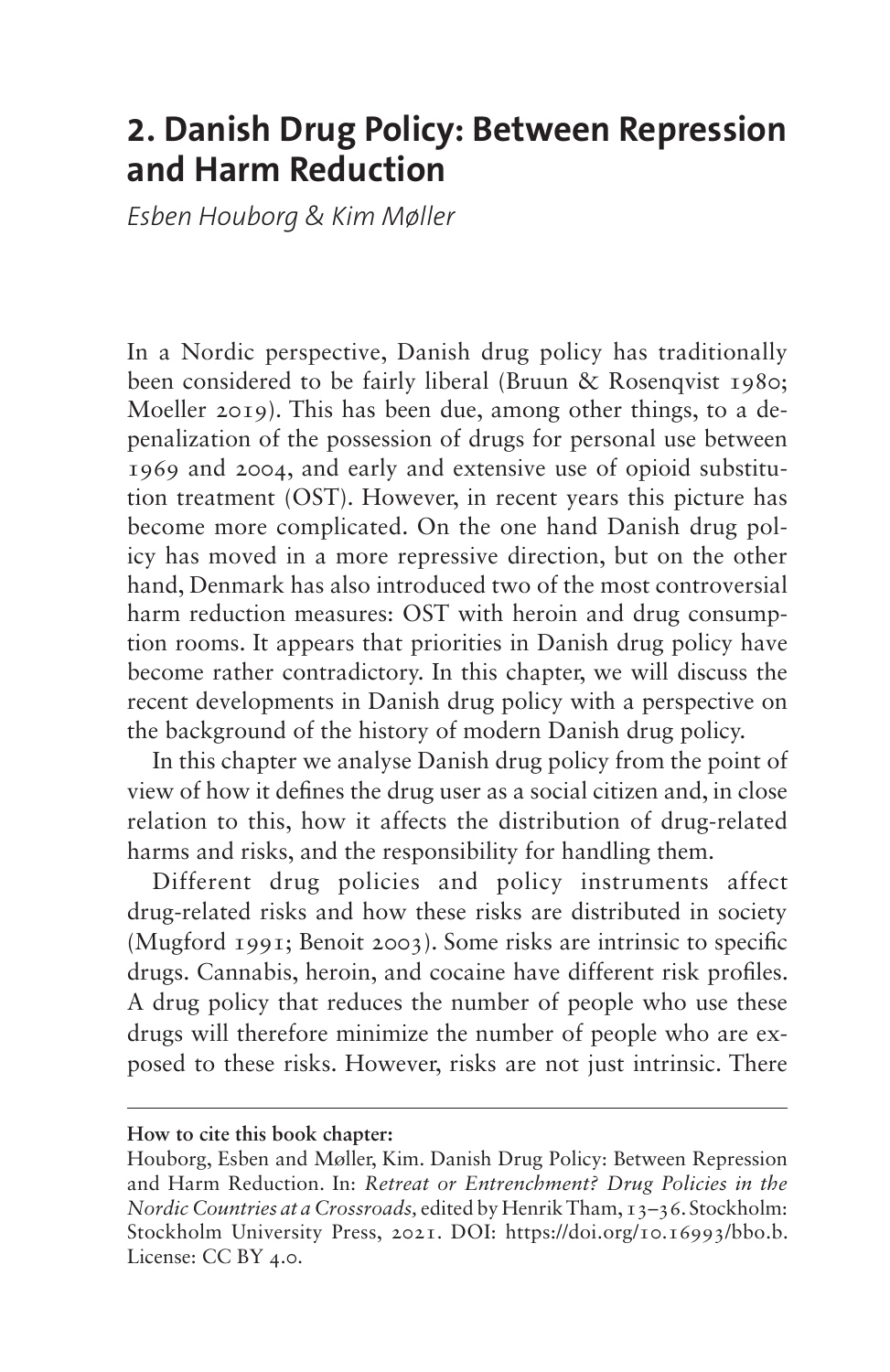are also extrinsic risks, which are caused not by the drugs but by the circumstances under which the drugs are used. How drug policy affects the conditions under which drugs are used will therefore either increase or decrease such extrinsic risks. Rigorously enforced drug prohibition will increase this type of risk, while harm reduction measures will reduce them. The risks and harms mentioned here are the ones that affect the drug user, but there are also risks and harms that affect those other than the drug users. Families, local communities, and societal institutions can also be harmed by the presence of illicit drugs and an illicit drug market. Drug policy can also reduce the risks of such indirect harms in different ways. Making controlled substances legally available can, for example, reduce certain types of organized crime, depending on the specific way this is done. It should therefore be apparent that drug policy involves a number of not just technical decisions, but also political priorities about which harms to reduce and which trade-offs to accept in terms of increasing the potential for other harms and exposing parts of the population to such risks.

## **Drug Policy and Social Citizenship**

Benoit (2003) argues that the way a state's drug policy addresses drug-related risks may be influenced by the way it addresses other socio-economic risks such as illness and unemployment. With reference to welfare-regime theory (Esping-Andersen 1990), she argues that some states make it an individual responsibility to manage and bear the costs of socio-economic risks, while others, to different extents, make it a collective responsibility. A residual welfare state like the one in the USA, where the responsibility for managing socio-economic risks is, to a large degree, delegated to individuals and families, will, according to Benoit, also tend to individualize drug-related risks. On the other hand, welfare states like the Nordic welfare states, where the responsibility for managing socio-economic risks is, to a large extent, collective, will also tend to collectivize drug-related risks.

The way that drug policy distributes drug-related risks, and the costs of reducing such risks, can be seen to be part of the practices that define and give form and content to social citizenship. According to Turner (1993), citizenship can be defined as 'the set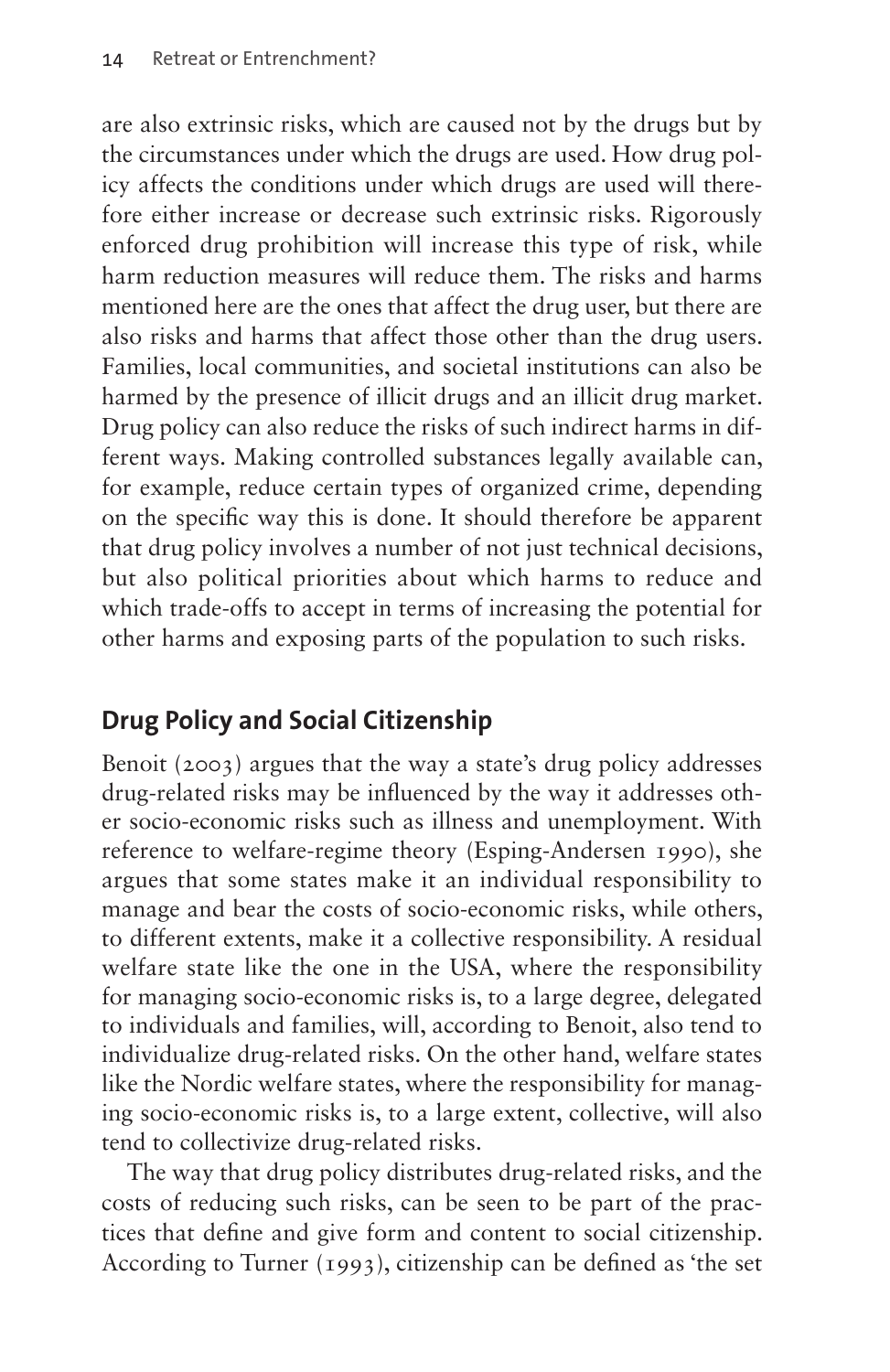of practices (juridical, political, economic, and cultural) which define a person as a competent member of society, and which as a consequence shape the flow of resources to persons and social group' (op.cit. p. 2). Citizenship involves two dimensions: the constitution of social membership and the allocation of resources within a population. These two dimensions are affected by the drug control policy (drug legislation and its enforcement) and the prevention, treatment, and harm reduction policies of a country. Does drug policy criminalize the drug user and constitute him or her as a deviant? Does it recognize risks related to drug use and, if so, to which extent does it do so? Does it, for example, recognize risks associated with being an active drug user by providing different kinds of harm reduction measures? The association between drug policy and citizenship is not unfamiliar in drug policy analysis. Some analyses, for example, associate harm reduction with new public health as a way to promote a neo-liberal, health conscious, and self-responsible citizen (Fomiatti, Moore, & Fraser 2019; Tammi and Hurme 2007), while others have seen drug policies as both promoting and restricting social citizenship (Benoit 2003; Houborg & Bjerge 2011; Houborg, Søgaard, & Mogensen, 2020). Therefore, when we analyse Danish drug policy we will study how different drug policy initiatives have affected the rights and obligations of drug users; the extent to which such initiatives have served as mechanisms of inclusion and exclusion of drug users; and how they have influenced drug users' access to resources.

#### **1950s: The Birth of Modern Danish Drug Policy and Criminalisation of Drug Users**

In the following sections we will present a history of Danish drug policy based on previous research and historical sources. In the appendix we provide a table of the sources.

Modern Danish drug policy can be said to have been born in 1955 when the Danish parliament passed the law on euphoriant substances (lov om euforiserende stoffer). This legislation made possession of illicit drugs for personal use a criminal offence in Denmark. Previously, criminal and administrative sanctions were only aimed at regulating the supply of drugs, mainly through the regulation of doctors and chemists. During the Second World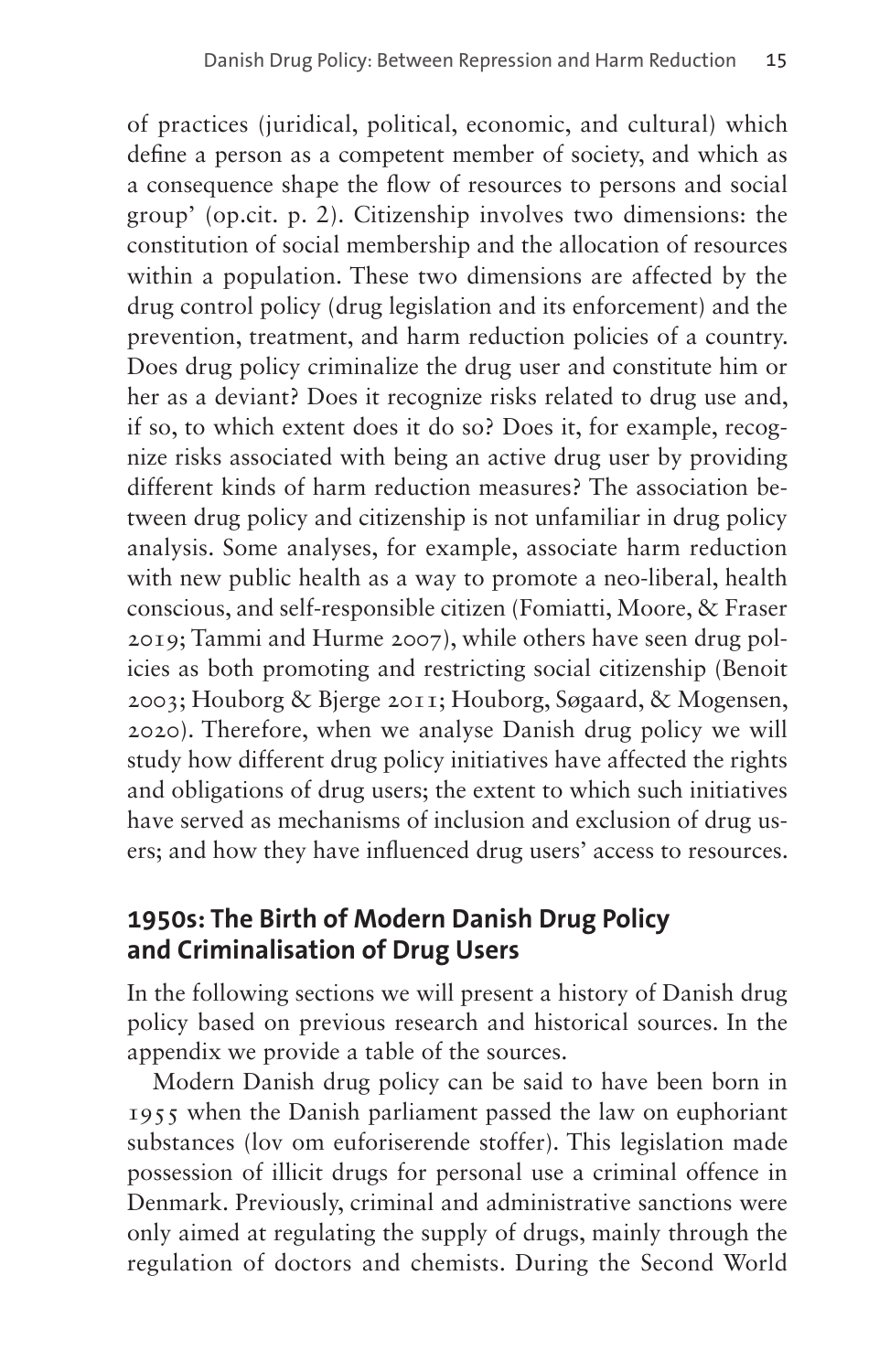War and its immediate aftermath, the first drug scene developed in Denmark when groups of mainly marginalized people in Copenhagen started to buy, sell, and use drugs that were procured from criminal activities like prescription fraud and burglaries. The white paper that was the basis for the new legislation distinguished the members of this drug scene from people who got addicted to drugs, mainly morphine, after receiving medical treatment. This old group of drug-dependent people were called 'morphinists', while the new group of drug users were called 'euphomaniacs' because they were seen to have developed a taste for the intoxicating effects of drugs rather than self-medicating. Another difference was that drug users were no longer isolated individuals who mainly used drugs as self-medication because of what was seen to be physical dependence or mental defects, but a social phenomenon that grew out of the seediest parts of the city's vice and bar districts (Indenrigsministeriet 1953). Furthermore, the new phenomenon was seen to be contagious because experienced drug users would introduce novices to drugs, in part to create new avenues to get access to drugs (Indenrigsministeriet 1953; Jepsen 1966). This was part of the reason why drug users for the first time came to the attention of the criminal justice system, in the form of the vice police. Another reason was that drugs were mainly procured through criminal activities. The new phenomenon was considered to be a problem, to the extent that in 1949 a drug unit was established under the health (and vice) police in Copenhagen. This unit started a register for these 'euphomaniacs', with around 300 persons included on the register in 1950.

Drug use was, therefore, associated with crime for the first time and became an issue for the criminal justice system in Denmark. However, because the drug legislation did not criminalize possession of drugs for personal use, the police lacked the tools to control the new drug scene, particularly because they found it difficult to make cases against distributors. The fear was that the lack of proper tools would lead to more organized drug trafficking. For this reason, the police wanted to be able to raise drug cases against drug users, not to criminalize drug users but to make cases against distributors (Indenrigsministeriet 1953: 124f). This may also be the reason why *drug use* was not criminalized,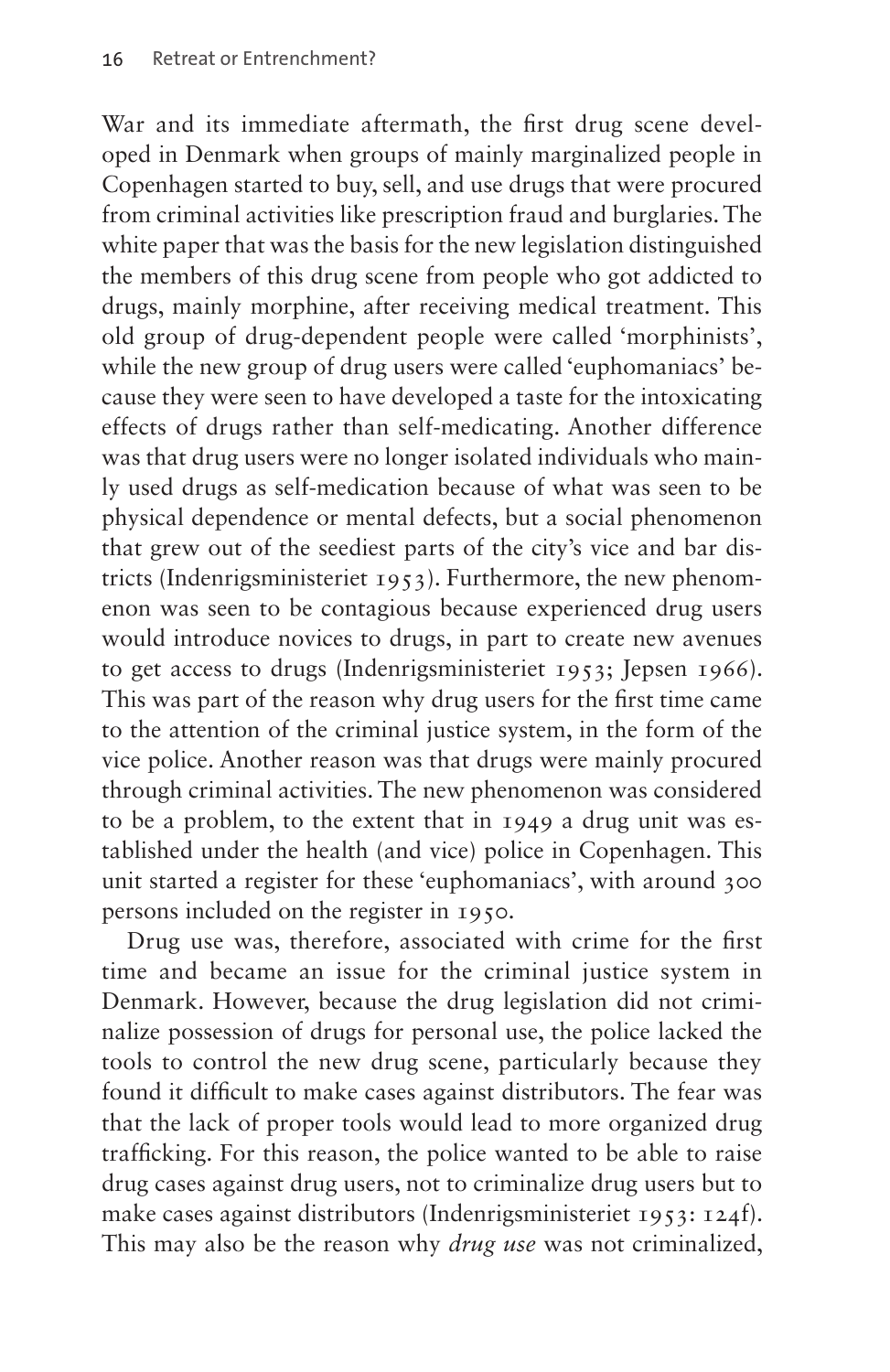only *possession* for personal use was. The intention of the legislators to use criminalization of drug users mainly to criminalize distributers was stated in the preliminary legislative work, which came to have important consequences for later developments of Danish drug policy. The drug legislation from 1955 made it possible to sentence offenders to up to two years imprisonment, but in law enforcement practice imprisonment would not be used in cases that only concerned possession for personal use (Jepsen 1966). But the new legislation did provide police in Copenhagen with legal instruments that made it possible to control the new drug scene (Jepsen 2008). However, in practice, the drug policy was more nuanced, because while the 'euphomaniancs' were criminalized and registered by the police, 'morphinists' were registered by the health authorities and this group was mainly controlled by the medical system. In other words, underclass drug users were constituted as 'criminals' while middle- and upper-class drug users were constituted as patients (Jepsen 2008:  $156$ ). The policy constituted and handled the drug problem as two limited problems. First, the development of 'euphomania' in a particular anomic social environment in Copenhagen that could be controlled by the police. Second, the development of 'morphinism' among people who were mentally and/or emotionally disposed to becoming dependent on drugs, which could be reduced by controlling the medical system. In both cases drug users were constituted as deviant. The drug policy was mainly designed to control and contain these rather marginal forms of deviancy in Danish society.

### **1960s and 1970s: A Dual Track Drug Policy – Decriminalization of Drug Users**

From the early 1960s a new drug phenomenon started to emerge in Denmark that differed from the known 'morphinists' and 'euphomaniacs'. This involved young people who used cannabis. It was at first mainly associated with the 'youth rebellion', but later also as a more mainstream phenomenon. The new phenomenon was called 'youth-euphomania' or 'youth-narcomania', and in 1968 an advisory board of experts was established called the 'Committee on youth-narcomania' to advice the government on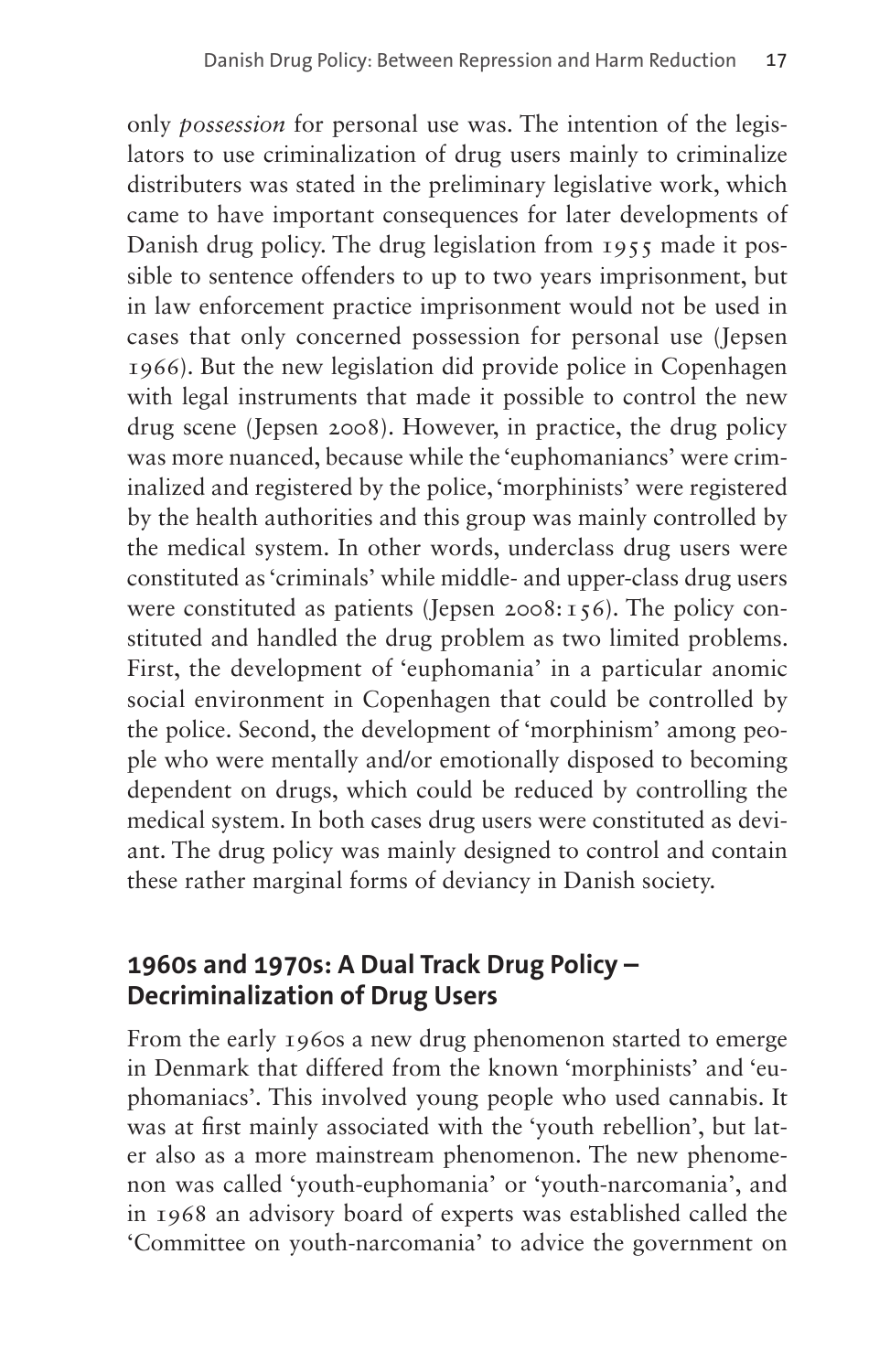the issue. This committee initiated the production of knowledge about the new phenomenon, mainly through surveys of drug use among young people in different parts of the country, often populations of young people attending school or other kinds of education. Outside the committee the new drug phenomenon also became the topic for more theoretically based sociological and criminological research (Manniche, Holstein, & Boolsen 1972a; 1972b; Ulff-Møller 1971; Ulff-Møller & Jørgensen 1972; Voss & Ziirsen 1971; Winsløw & Holstein 1972). The studies showed an increase in young peoples' exposure to drugs, experimentation with drugs, and use of drugs. From 1968 to 1970 the proportion of young people who participated in school surveys that had tried cannabis increased from little over 10% to around one fourth, regular use of drugs had risen from 1% to 4%, and while less than one in four had been in favour of cannabis legalisation in 1968, it was a little under half in 1970 (Jepsen 2008; Storgaard 2000).

'The young drug user' also started to appear in the different institutions that dealt with young people and drug users: the child and youth care services, the psychiatric system, and the prison system. Within these institutions, the young drug users constituted a type of client, patient, or prisoner that they had never seen before, and for which they were neither epistemologically nor methodologically, and particularly not culturally, prepared to deal with. As a consequence, both public and private drug treatment institutions for young people started to develop, which soon became a new and specialized drug treatment system in Denmark (Houborg 2008). This system, sanctioned by the majority of the parties in the Danish parliament, was based on an understanding of drug use as a symptom of other social problems and of maladaptation to society. Drug treatment would involve resocialization and social rehabilitation, but the main instrument to reduce drug demand would be a social welfare policy that would, more broadly, prevent drug experimentation and the development from drug experimentation to problematic drug use (Houborg 2006, 2008; Kontaktudvalget 1969, 1970).

The surveys and the ideas governing the treatment system constituted young people as being exposed to drugs through their social networks, and drug experimentation as being determined by micro and macro social processes. Drug use was not as much a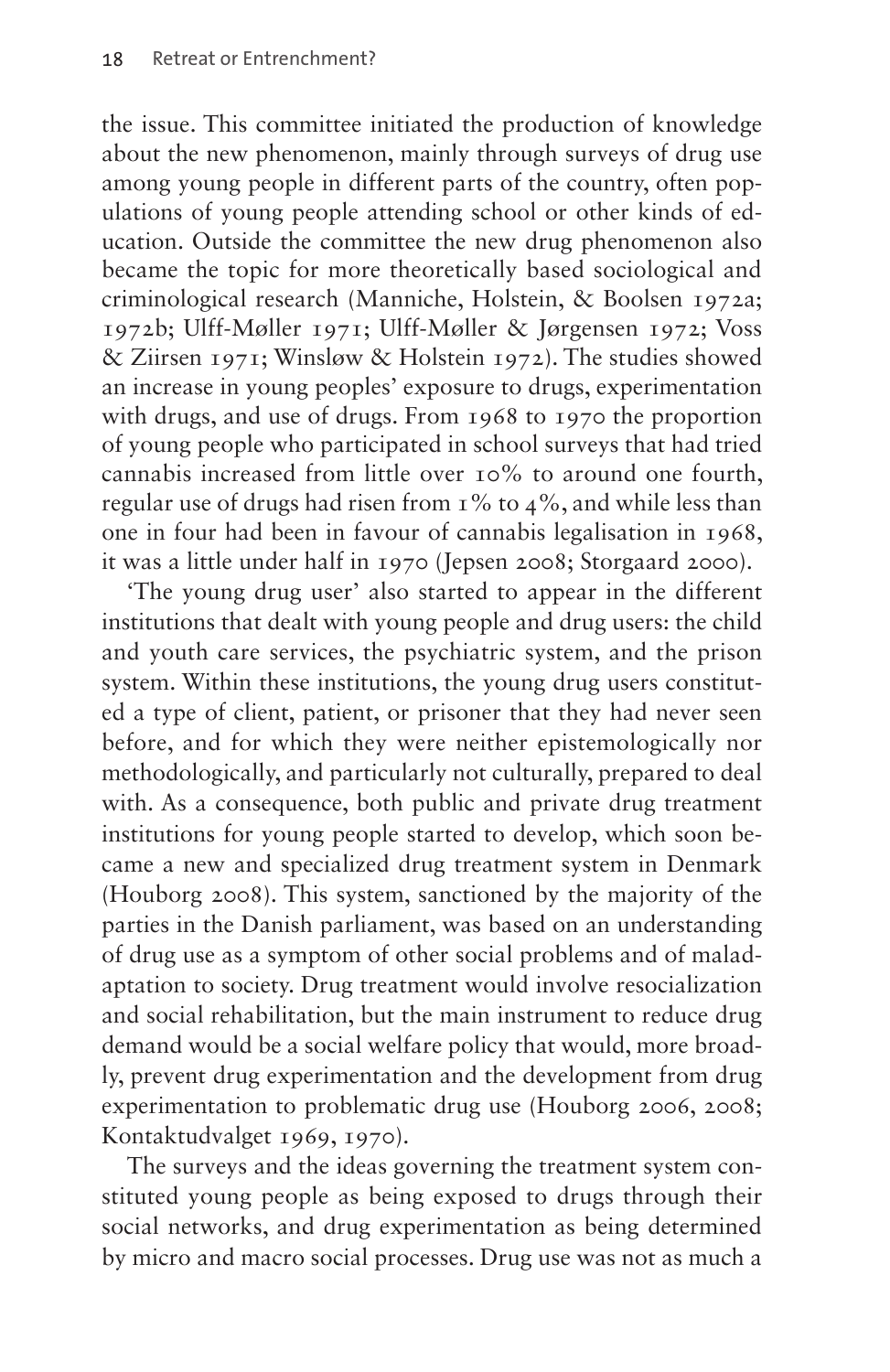consumption choice as it was a product of being a young person in contemporary Danish society. Drug use was no longer something that developed in a particular anomic social environment or something that mainly involved mentally and emotionally afflicted individuals. Rather, it was a practice that developed in the normal social environments and through the normal social relations among young people in Denmark.

In 1968, the government proposed new drug legislation to prevent organized crime developing on the market for illicit drugs. This was partly due to pressure from Norway and Sweden that Denmark needed to introduce a stricter drug policy to match the development in these countries (Jepsen 2008; Storgaard 2000). With this background, a new section was added to the penal code (§191) that would mean imprisonment for up to six years for violations of the drug legislation involving professional distribution and trafficking of drugs. However, during the political process in the parliament, a policy of depenalization of drug users and a differentiation between cannabis and 'hard' drugs was introduced to accompany the new legislation (Houborg 2008; Jepsen 2008). This policy outlined that the attorney general would issue a circular (no.  $144$  of  $15/7$  1969) that instructed the police and prosecution, as a main rule, not to initiate criminal proceedings that involved possession of illicit drugs for personal use. Were such proceedings initiated the main rule should be to limit the sanction to a caution and confiscation of the drug. The idea that drug use was socially determined played an important role in the development of this policy, along with reference to the legislative process when the Law on euphoriant substances was enacted where criminalization of drug users was defined not as an end in itself, but as a means to stop drug distribution.

The day that the parliament passed the new drug legislation it also debated Danish drug policy in general. One of the issues raised in this debate was whether or not to legalize cannabis. A majority of the members of parliament did not outright dismiss the idea. Rather, it was decided that in two years' time, in 1971, parliament should revisit the issue when hopefully more knowledge was available (Storgaard 2000). In 1971, when the issue was revisited, parliament decided to maintain the prohibition against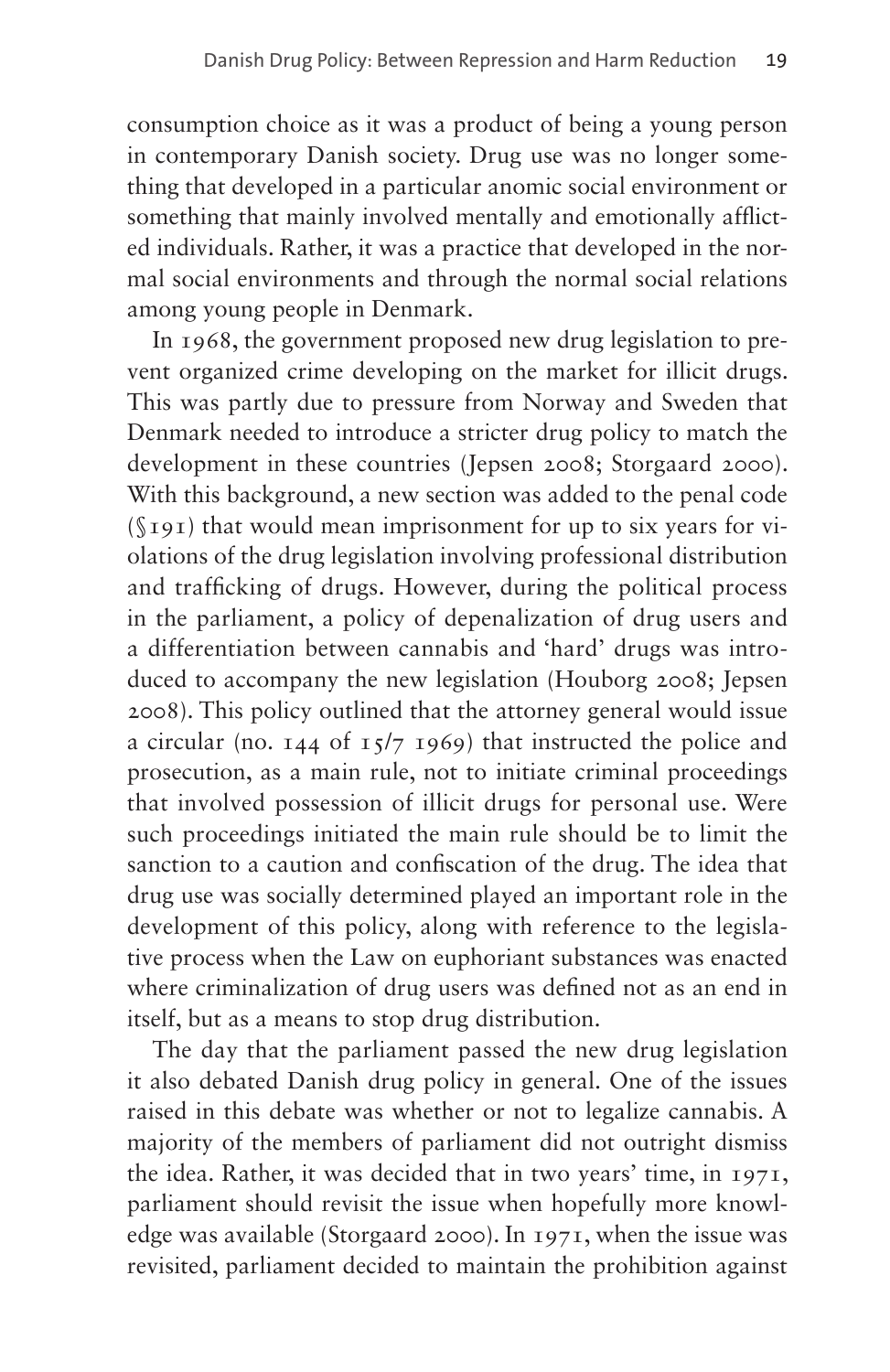cannabis. However, at the same time parliament confirmed the policy of depenalization of drug users.

The drug policy that was developed during the late 1960s and early 1970s can be said to be a 'dual track' drug policy (Hakkarainen, Tigerstedt, & Tammi 2007), where the criminal justice system should reduce drug supply while the social welfare system, including the new drug treatment system, should reduce drug demand. This policy was based on the idea that drug use and drug problems were not something 'alien' to Danish society but were a 'normal social problem' (Grapendaal, Leuw, Nelen, & Nelen 1995; Houborg 2006; Leuw 1991), that is, something that had structural causes, particularly associated with social and cultural change and the social conditions of certain groups of children and young people in Denmark. For the majority of parliament, this came with concerns about the potential exclusionary and alienating consequences of a policy of criminalization in relation to the many 'normal' young people who experimented with drugs. The state therefore collectivized much of the responsibility for reducing drug demand and, rather than excluding drug users, the drug policy aimed to include drug users in society by addressing the social problems that caused drug use. It is, however, important to note that the policy aimed at use reduction, not harm reduction. This means that reducing the risks associated with active drug use was not included in the drug policy as public responsibility. Harm reduction did not become a part of Danish drug policy until the 1980s.

#### **1980s: Introducing Harm Reduction, 1990s: Increase in Drug Use**

The most significant development in Danish drug policy during the 1980s was the introduction of the idea of harm reduction in 1984 – although this concept was not used, 'graduated goals' treatment goals were used instead (Houborg 2006). During the 1970s and early 1980s a growing number of problematic drug users could not, or would not, make use of the social treatment institutions that had been developed during the 1960s and 1970s. These institutions conducted abstinence-oriented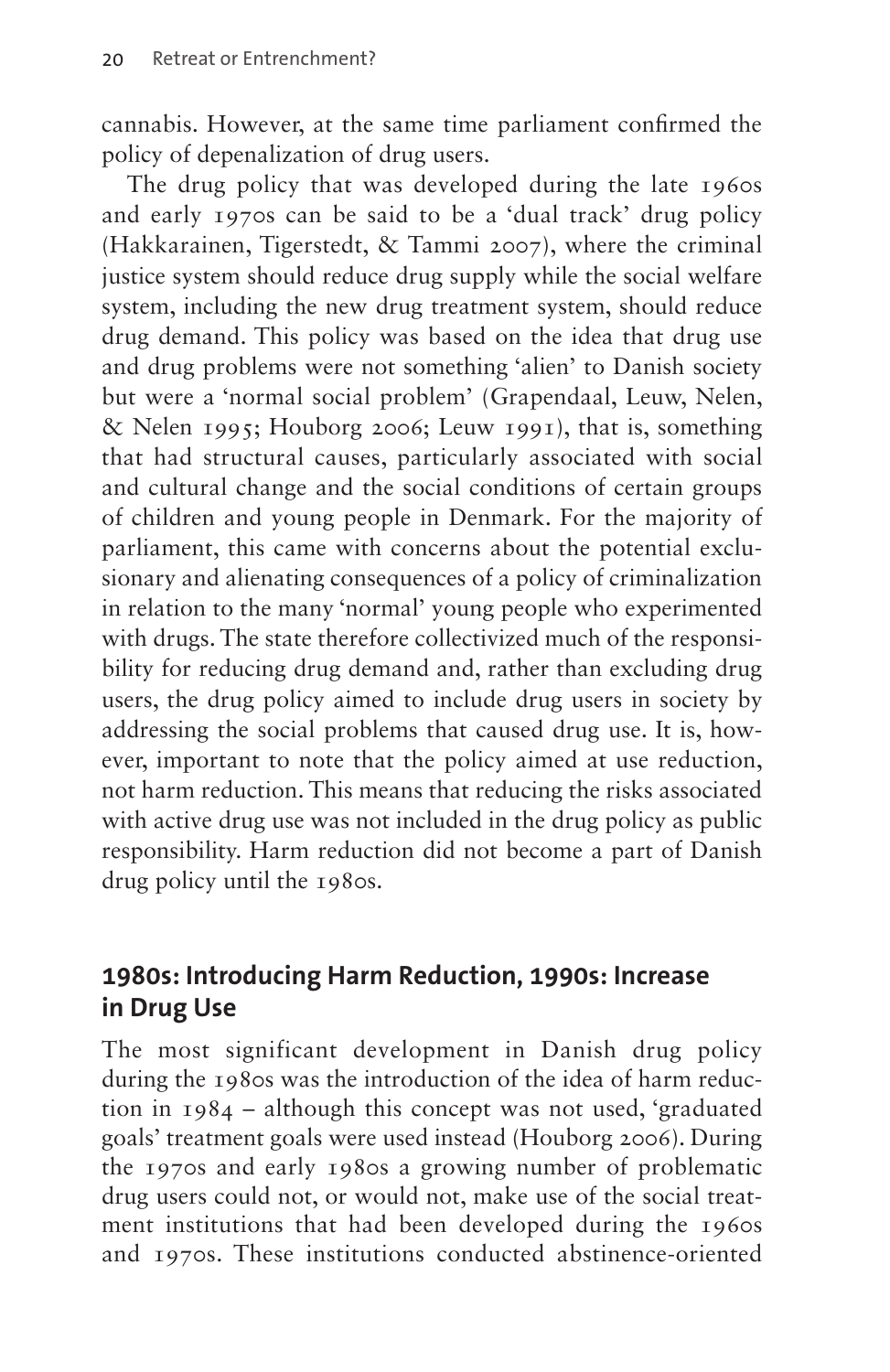psycho-social treatment, but an increasing number of 'older' drug users found the treatment paternalistic or could not meet the requirements (abstinence) for receiving treatment. A consequence of this was an increasing number of older, untreated drug users, who instead became a growing part of the population of institutions for homeless people and other institutions for socially marginalized people.

Since the early 1970s methadone had been a contested issue in Danish drug policy. Some drug users, their relatives, and some doctors argued that methadone maintenance treatment should become part of the drug treatment system. But the drug treatment system and drug experts, including the committee on youth-narcomania, rejected this as medicalization of a social problem (Houborg 2006, 2013). As a consequence, a kind of dual treatment system developed: drug-free public treatment and medical private treatment provided by general practitioners. In 1984 the Alcohol and Narcotics Council (which has replaced the committee on youth-narcomania) issued the report 'At møde mennesket hvor det er …' [To meet the person where they are at] (a quote from Kirkegaard) (Narkotikarådet 1984) as a response to the growing number of untreated (older) drug users who were increasingly affected by severe medical, mental, and social problems. The report recommended that the treatment system should provide services for these drug users, even if they continued to use drugs. Rather than only aiming for abstinence, the treatment system should work with 'graduated goals', which meant that it should work towards improvements in all aspects of the clients' social, medical, and mental situation, or prevent these areas from worsening. The Council said:

Drug abusers who do not feel an immediate need to stop the [drug] abuse [misbruget] – or who are not capable of doing it at a particular moment of time – should not fall outside the help of the treatment system. The treatment options should therefore not only aim at 'curing' the [drug] abuse, but also provide rehabilitating measures while the [drug] abuse goes on.

(Narkotikarådet 1984:133)

One of the instruments for doing this could be methadone maintenance treatment. The policy change that the Alcohol and Narcotics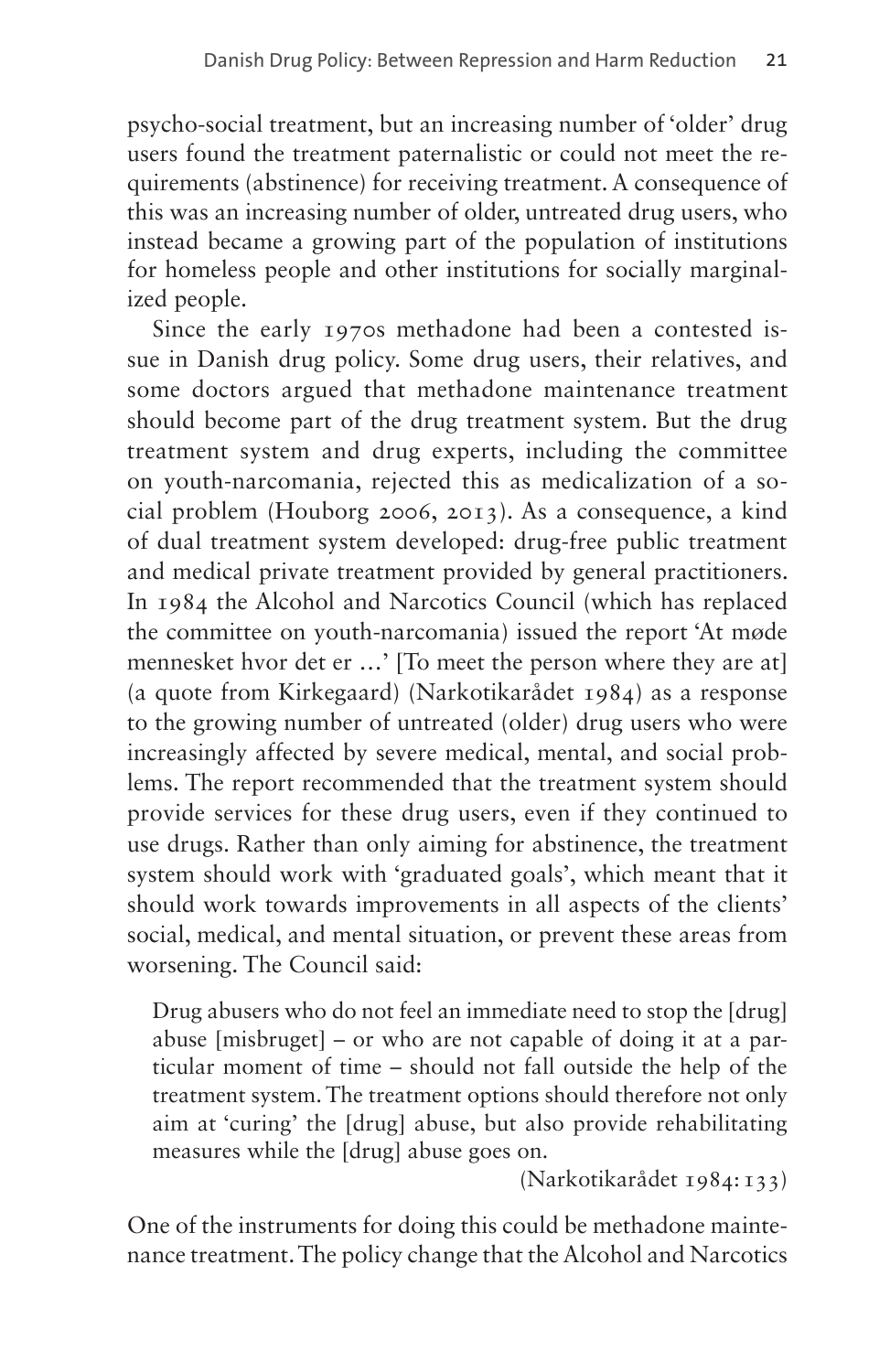Council proposed required that Danish drug policy, and hence the Danish state, would take responsibility for mitigating some of the risks and harms associated with the lifestyle of a marginalized *active* drug user. In effect, the policy would mean extending the meaning and content of social citizenship for this part of the population by giving them access to new and more societal resources.

The new policy was met with scepticism by the drug treatment system and may not have been implemented if the HIV and AIDS crisis a few years later had not changed the parameters for drug policy discourse in Denmark. With the advent of HIV/AIDS, drug use through injection was no longer mainly a risk for drug users but became a public health risk for the entire population. For this reason, the Alcohol and Narcotics Council increased its efforts to roll out methadone treatment in Denmark. This was done, partly, by issuing new methadone guidelines that were much less restrictive than the previous ones (Narkotikarådet 1988). However, this being said, it is important to have in mind that the introduction of harm reduction thinking in Denmark did not originally rest on public health concerns about reducing the risks associated with HIV/AIDS, but on a broader social welfare goal of providing care for a marginalized part of the Danish population. With these changes to Danish drug policy the state took responsibility for reducing and ameliorating some, but not all, of the risks and harms associated with being an active drug user in Denmark. One of the conditions for receiving methadone maintenance treatment was, for example, that the client did not use illegal drugs. If the client used illegal drugs, he or she could be expelled from drug treatment.

With regard to the other policy elements, the basic configuration of Danish drug policy as a 'dual track' policy was maintained. In the 1980s no new initiatives were introduced in relation to 'minor' drug offences (possession with intent of distribution and possession for personal use under the law on euphoriant substances). In relation to drug trafficking, the 1980s and 1990s saw the implementation of a number of initiatives that would give the police access to various 'untraditional' investigative tools (wiretapping, use of agents). During the years before the 1980s the number of less serious cases under the Law on euphoriant substances had been declining, while the number of more serious cases under the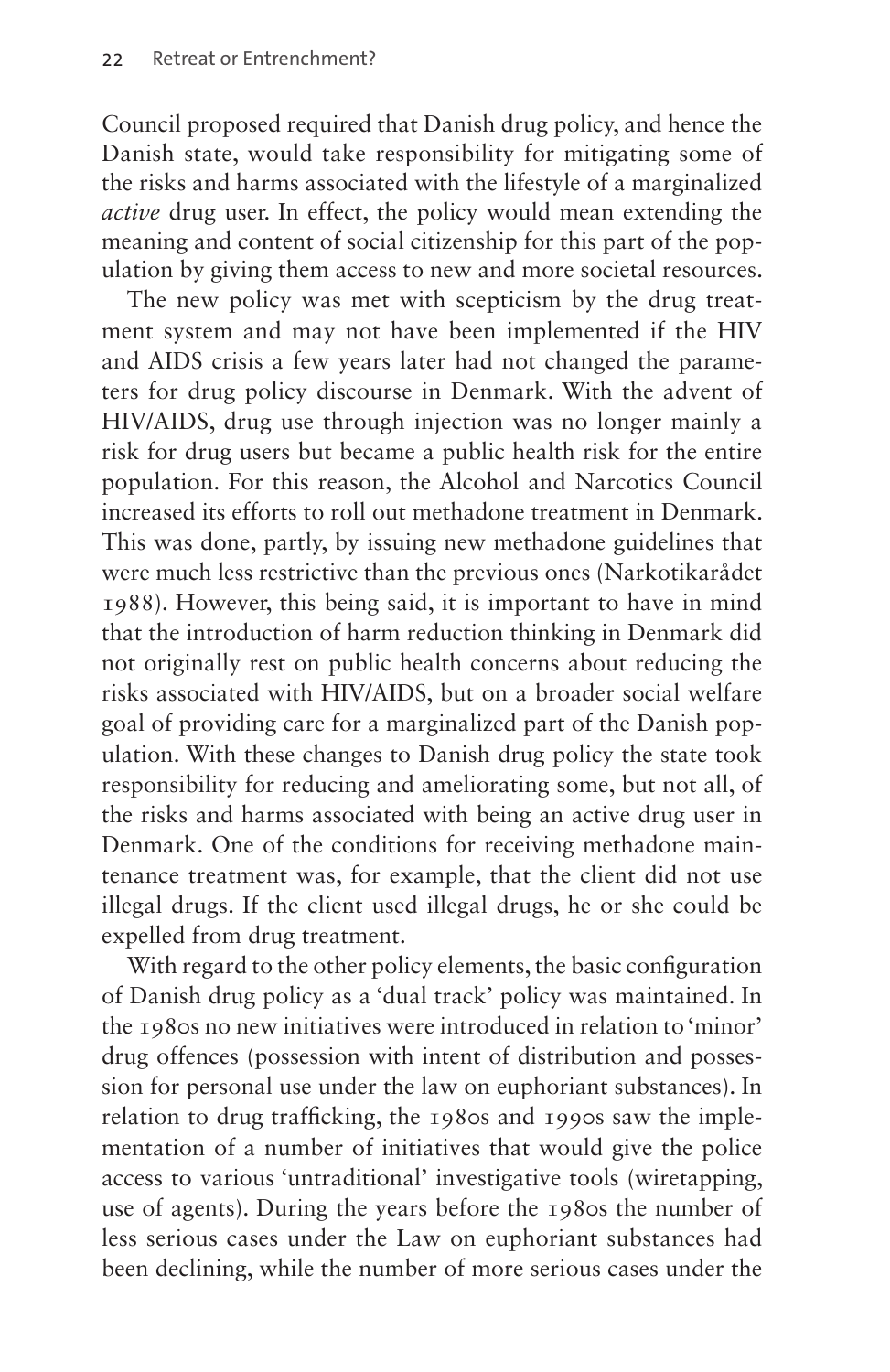penal code had been increasing. However, from 1980 the number of 'minor' cases started to increase, continuing to increase during most of the 1980s and until the early 1990s, when there was a decline. The reason for the increase during the 1980s may have been that the police allocated more resources to drug law enforcement (Storgaard 2000; Jepsen 2008).

Drug law offenses are not registered by type of drug (Mounteney et al. 2016), but the composition of police seizures provide an indication. From 2000–2016, amphetamine seizures have amounted to around  $12\%$  of seizures, cannabis resin (hash) about 60%, cocaine around 12%, and heroin around 5% (Moeller 2019).

The increase during the early 1990s, and the decline that followed, may be attributed to targeted police efforts against drug scenes in Denmark, particularly at Vesterbro in Copenhagen. In 1990 the Copenhagen police department introduced a stress-strategy against the open drug scene at Vesterbro. However, in 1994 the Minister for Justice intervened and had the attorney general issue a statement that affirmed the depenalization policy from 1969 (Storgaard 2000:149). This led to a decline in the number of cases (see [Figure 1\)](#page-10-0).

We thus see how the police challenged the dual track policy by increasing their activities against minor drug law violations, but also that this resulted in a political reaffirmation of the basic



#### <span id="page-10-0"></span>**Figure 1.** Criminal sanctions for violation of the Law on euphoriant substances 1980–2017.

Source: Statistics Denmark, Statistikbanken Table: STRAF40. Note: It is not possible to separate cases involving possession and cases involving distribution under the Law on euphoriant substances.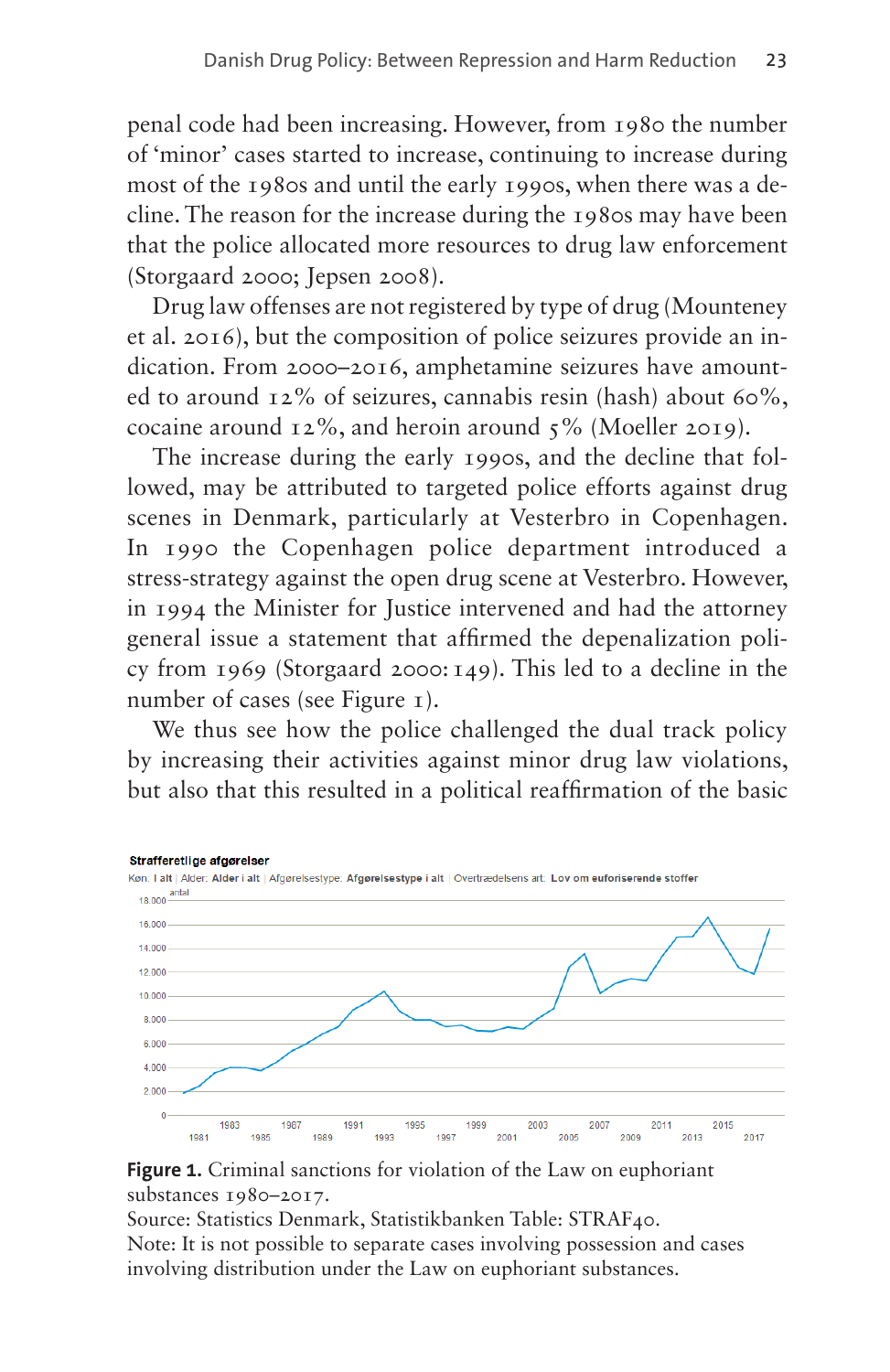ideology of Danish drug policy as it had been established during the 1960s and 1970s.

During the 1990s a number of legislative initiatives were implemented in relation to drug distribution, the most important of which was was the 'pusher act' (1996), which made it easier to sanction street dealers and expel foreign nationals for even minor drug law violations (Jepsen 2008).

Like all other western countries, Denmark saw an increase of drug consumption during the 1990s, followed by a stabilization of the prevalence rates from 2000 to the 2010s (see [Tables 5](#page-12-0) and [6](#page-12-1)). Compared with European levels, Danes have a high lifetime prevalence ('ever'), but a past year prevalence close to the average European level (EMCDDA 2017).

This increase was primarily for cannabis prevalence, but the introduction of a series of new amphetamine-like substances spurred further worry of a 'normalization' of illicit drug use and cultural accommodation (Parker et al. 1999).

During the early 1990s Denmark saw a sharp increase in the number of drug-related deaths (it has remained at this high level since then) (see [Figure 2\)](#page-13-0). From 115 drug-related deaths in 1990, the number rose to 188 in 1991, before rising even further during the following years to 268 in 1996 (Schmidt 1997:135).

Explanations that have been put forward for this include higher lethality among problematic drug users and purer and cheaper drugs (Schmidt 1997). This situation led to discussions and increasing demands to introduce harm reduction measures, such as OST with heroin and drug consumption rooms. These discussions continued into the 2000s.

#### **2000s: Criminalization and Harm Reduction**

The 2000s has seen a rather contradictory development of Danish drug policy. On the one hand, harm reduction policy was expanded with the introduction of maintenance treatment for heroin in 2008 and drug consumption rooms in 2012. This was the continuation of a development that began in the 1980s, with more and more risks associated with being an active drug user having been collectivized by offering public services. On the other hand,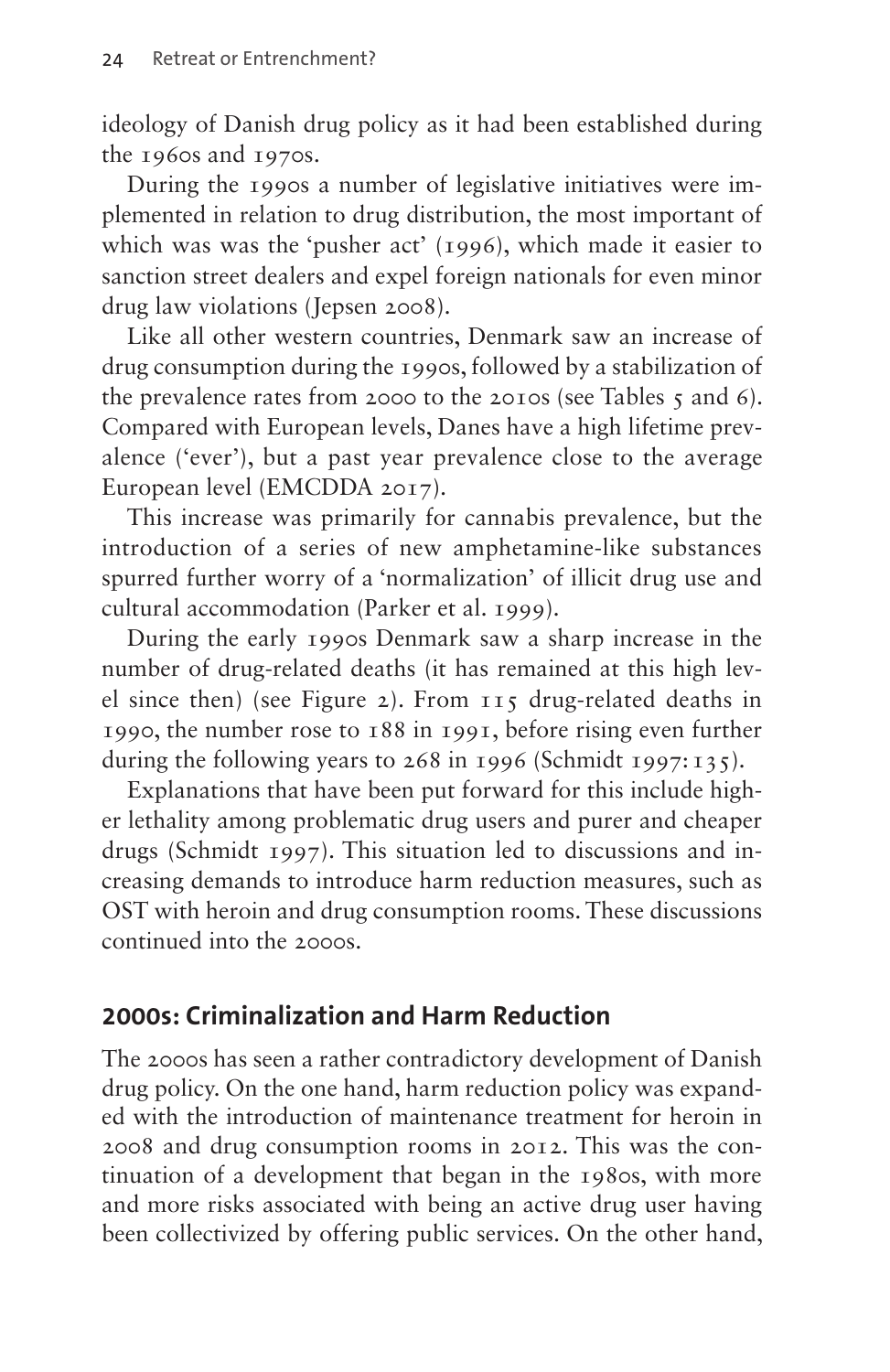| Used cannabis | 1994        | 2000          | 2005          | 2008          | 20IO             | 2013          | 20I7          |
|---------------|-------------|---------------|---------------|---------------|------------------|---------------|---------------|
|               | $n = 2.52I$ | $(n = 6.878)$ | $(n = 4.440)$ | $(n = 2.219)$ | $(n = 5.013)$    | $(n = 5.013)$ | $(n = 4.57I)$ |
| Past month    | 2.4         | 4.3           | $\frac{0}{4}$ | 3.5           | 3.5              | 4.6           | $\frac{6}{4}$ |
| Past year     | 7.4         | 8.8           | 8.4           | $.5 \times 1$ | 8.9 <sub>1</sub> | $I$ 2.2       | II.O          |
| Ever          | 37.2        | 42.4          | 46.1          | $45 \cdot I$  | 41.5             | 44.2          | 44.8          |
|               |             |               |               |               |                  |               |               |

**Table 5.** 16–44 year olds in Denmark who have used cannabis in the past month, past year, and ever, between 1994 Table 5. 16-44 year olds in Denmark who have used cannabis in the past month, past year, and ever, between 1994 and 2017 (pct.). and 2017 (pct.).

<span id="page-12-1"></span><span id="page-12-0"></span>Source: Sundhesstyrelsen (2018a). Source: Sundhesstyrelsen (2018a).

Table 6. 16-44 year olds in Denmark who have used drugs other than cannabis in the past month, past year, and ever, **Table 6.** 16–44 year olds in Denmark who have used drugs other than cannabis in the past month, past year, and ever, between 1994 and 2017 (pct.). between 1994 and 2017 (pct.).

| Used cannabis | 1994             | 2000          | 2005          | 2008          | 20IO          | 20I3               | 20I7          |
|---------------|------------------|---------------|---------------|---------------|---------------|--------------------|---------------|
|               | $(n = 2.521)$    | $(n = 6.878)$ | $(n = 4.440)$ | $(n = 2.219)$ | $(n = 5.013)$ | $(n = 5.013)$      | $(n = 4.57T)$ |
| Past month    | $\overline{0.2}$ | I.2           | 1.1           | I.I           | 0.9           | $\overline{I}$ . O | I.9           |
| Past year     | $\ddot{\circ}$   | 3.4           | 2.7           | 3.6           | 2.4           | 2.6                | $\frac{0}{4}$ |
| Ever          | 4.4              | II.3          | 13.5          | 13.4          | I2.5          | 13.6               | 14.7          |
|               |                  |               |               |               |               |                    |               |

Source: Sundhesstyrelsen (2018a). Source: Sundhesstyrelsen (2018a).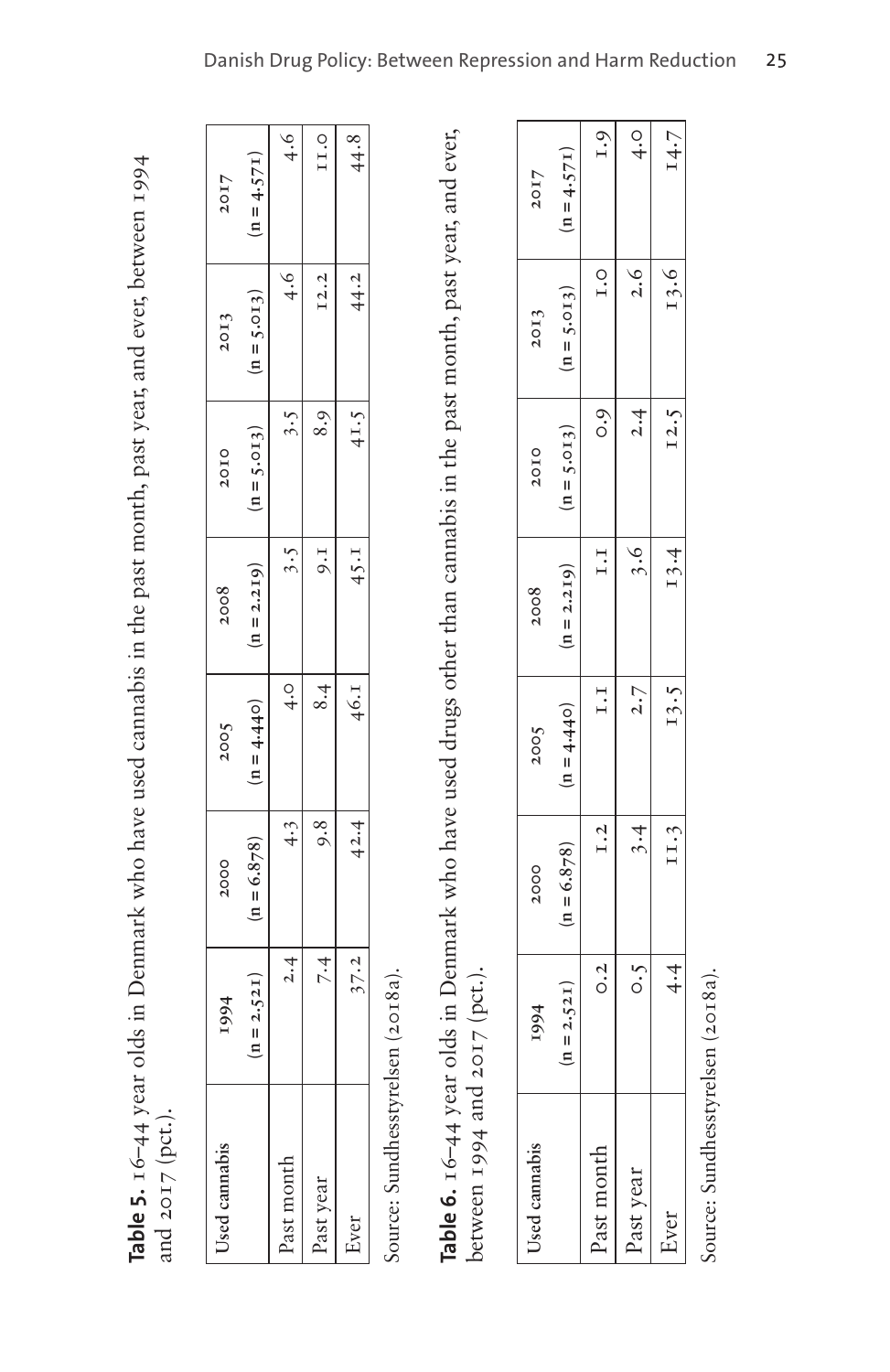

<span id="page-13-0"></span>**Figure 2.** Drug-related deaths in Denmark, 1981–2017.

Source: Sundhesstyrelsen (2018b).

Note: Based on the definition of a drug-related death from National Police: Any death where drugs were involved. This definition includes overdoses and other incidents, such as traffic accidents with fatal outcome, suicides, and homicides, where drugs were involved.

in 2004, an amendment of the Law on euphoriant substances repealed the policy of depenalization of drug users by making all possession of illegal drugs subject to punishment (except in special cases, which we return to). This meant that Danish drug policy, in part, turned away from the 'dual track' policy, whereby the social welfare system should reduce drug demand while the criminal justice system should reduce drug supply.

Various developments led to this policy change. The most important reason given was concern about a high level of consumption of both alcohol and illegal drugs among young people in Denmark compared with young people in other European countries. The policy change should, however, also be seen in the context of more general political strategy that aimed to 'responsibilize' the citizens and which included a stricter criminal justice policy. In the government whitepaper that accompanied the new policy it clearly expressed that the government wanted to send a signal that the use of illicit drugs was a criminal offence and that there were 'legal consequences' to violating the law (Houborg, Søgaard, & Mogensen 2020).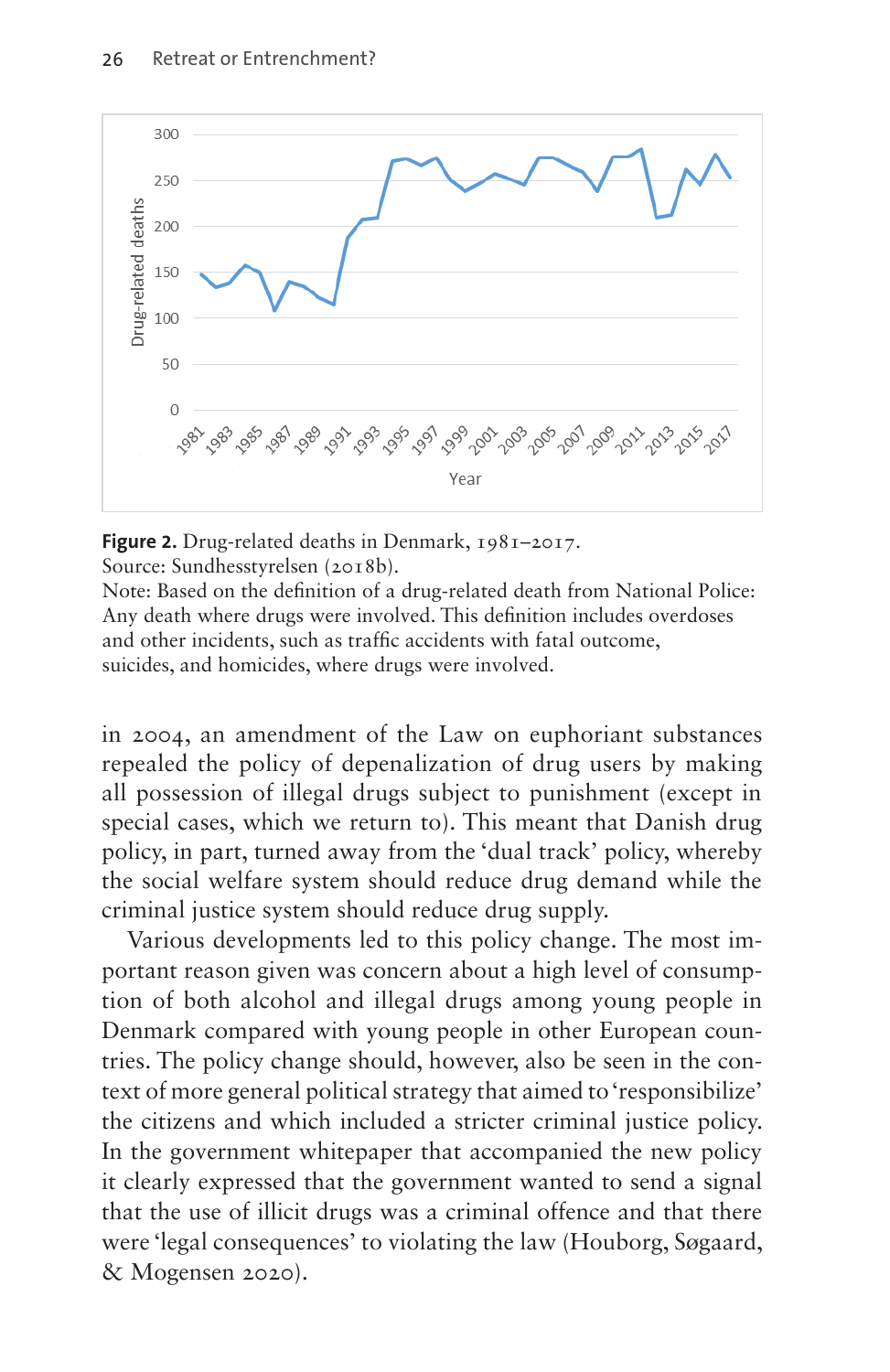Through this policy, and the way it was ideologically framed, a new way of defining drug demand was articulated that differed from the definition that had been the basis for the dual track policy. Drug demand was now defined as partly a 'moral' problem and not, as it had previously been, as a 'social' problem. This meant that consumption of illicit drugs was now, to a larger extent, defined as a deliberate choice by the drug user and, to a lesser extent, seen as being structurally mediated, as it had been previously. Even if the policy change could be seen as an attempt to maintain a coherent drug policy in a situation with more drug users (Moeller 2019), it should not be ignored that it was also an ideological change of how the relationship between drug users and the state was defined and how drug users were defined as citizens.

The introduction of zero tolerance has meant an increase of criminal sanctions for violating the Law on euphoriant substances (see [Figure 1](#page-10-0)). The decrease in 2007 is most likely caused by a large reform of the Danish Police that took place that year. After the introduction of zero tolerance, the proportion of cases that are settled with a caution has, as would be expected, decreased significantly, from 30% of the cases before 2004 to  $I - 2\%$  after 2004 (see [Tables 7](#page-15-0) and [8\)](#page-15-1) (Houborg & Pedersen 2013).

These figures show how Danish drug policy during the 2000s has become significantly more punitive than it used to be, and suggest the end of a more 'purely' defined 'dual track' policy.

There is, however, one important exception from the punitive approach in the new policy. This involves people who are dependent on drugs and who, at the same time, have very few economic means (in effect, live on social assistance, early retirement pension, and the like). Such persons can still be let off with a caution. It is not completely clear from the law preparation work and the parliamentary debate why this exception was made. There were arguments that such drug users would not be able to pay fines and would then have to be imprisoned instead, at huge costs to Danish society. There were also arguments that their drug use was not (no longer) the result of a choice but was caused by their dependence, for which reason they should not be held legally accountable like non-dependent drug users.

In practice, the continued depenalization of 'poor and addicted' drug users has not been fully realized. Research conducted at the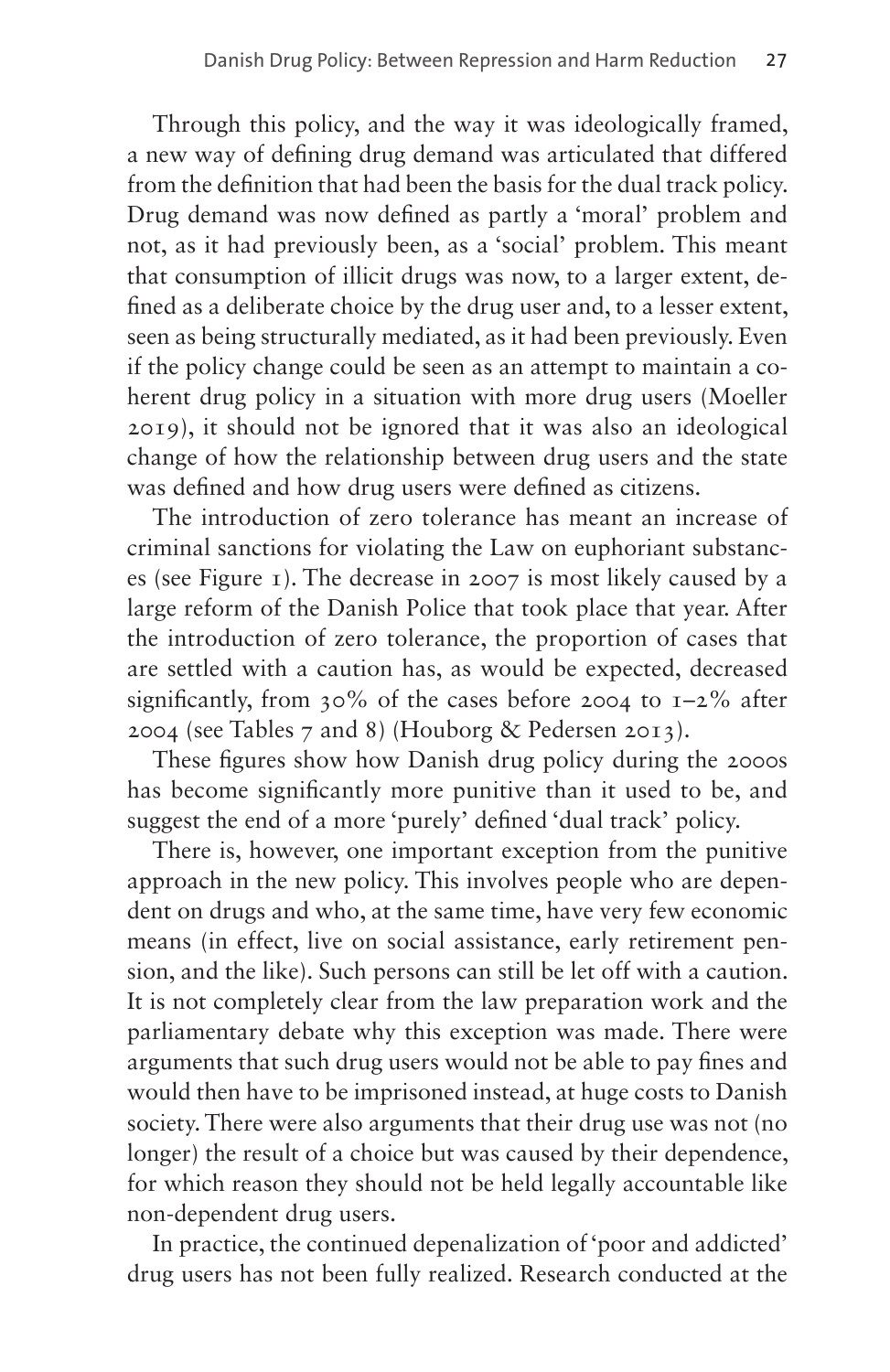| Year       | 2002   | 2003   | 2004  | 2005   | 2006   | 2007  | 2008   |
|------------|--------|--------|-------|--------|--------|-------|--------|
| Number     | 6440   | 7263   | 8087  | II,293 | 12,531 | 9342  | 10,103 |
| of cases   |        |        |       |        |        |       |        |
| Sanction   | $61\%$ | 63%    | 76%   | 94%    | 94%    | 94%   | 93%    |
| Caution    | $30\%$ | $30\%$ | 18%   | $1\%$  | $1\%$  | $I\%$ | $2\%$  |
| Acquittal/ | $9\%$  | $7\%$  | $6\%$ | $5\%$  | $4\%$  | $5\%$ | $5\%$  |
| charges    |        |        |       |        |        |       |        |
| dropped    |        |        |       |        |        |       |        |

<span id="page-15-0"></span>**Table 7.** Number of possession cases and how they have been settled, 2002–2008.

Source: Houborg & Pedersen (2013).

<span id="page-15-1"></span>**Table 8.** Number of possession cases and how they have been settled, 2009–2013.

|                   | 2009    | 2010   | 20II   | 2012   | 20I3   |
|-------------------|---------|--------|--------|--------|--------|
| Number of cases   | IO, 32I | 9889   | 12,037 | 13,515 | 13,447 |
| Sanction          | $93\%$  | $92\%$ | $93\%$ | $94\%$ | $95\%$ |
| Caution           | $2\%$   | $2\%$  | $2\%$  | $I\%$  | 1%     |
| Acquittal/charges | 6%      | 6%     | $5\%$  | $4\%$  | $4\%$  |
| dropped           |         |        |        |        |        |

Source: Houborg & Pedersen (2013).

Centre for Alcohol and Drug Research has shown that this category of drug users is punished almost to the same extent as other drug users. The research compared convicted drug users who received social assistance or early retirement pension, and who were receiving, or had received, drug treatment, with other convicted drug users.<sup>[1](#page-15-2)</sup>

<span id="page-15-2"></span><sup>&</sup>lt;sup>1</sup> This was how the target group for receiving cautions for 'social causes' was constructed in the research project, where drug treatment or drug treatment history was used as proxy for being drug dependent. But of course, it is not all drug users who are dependent on drugs – and who are 'poor' – who receive drug treatment. This means that the target group for cautions is larger than the one in the research project.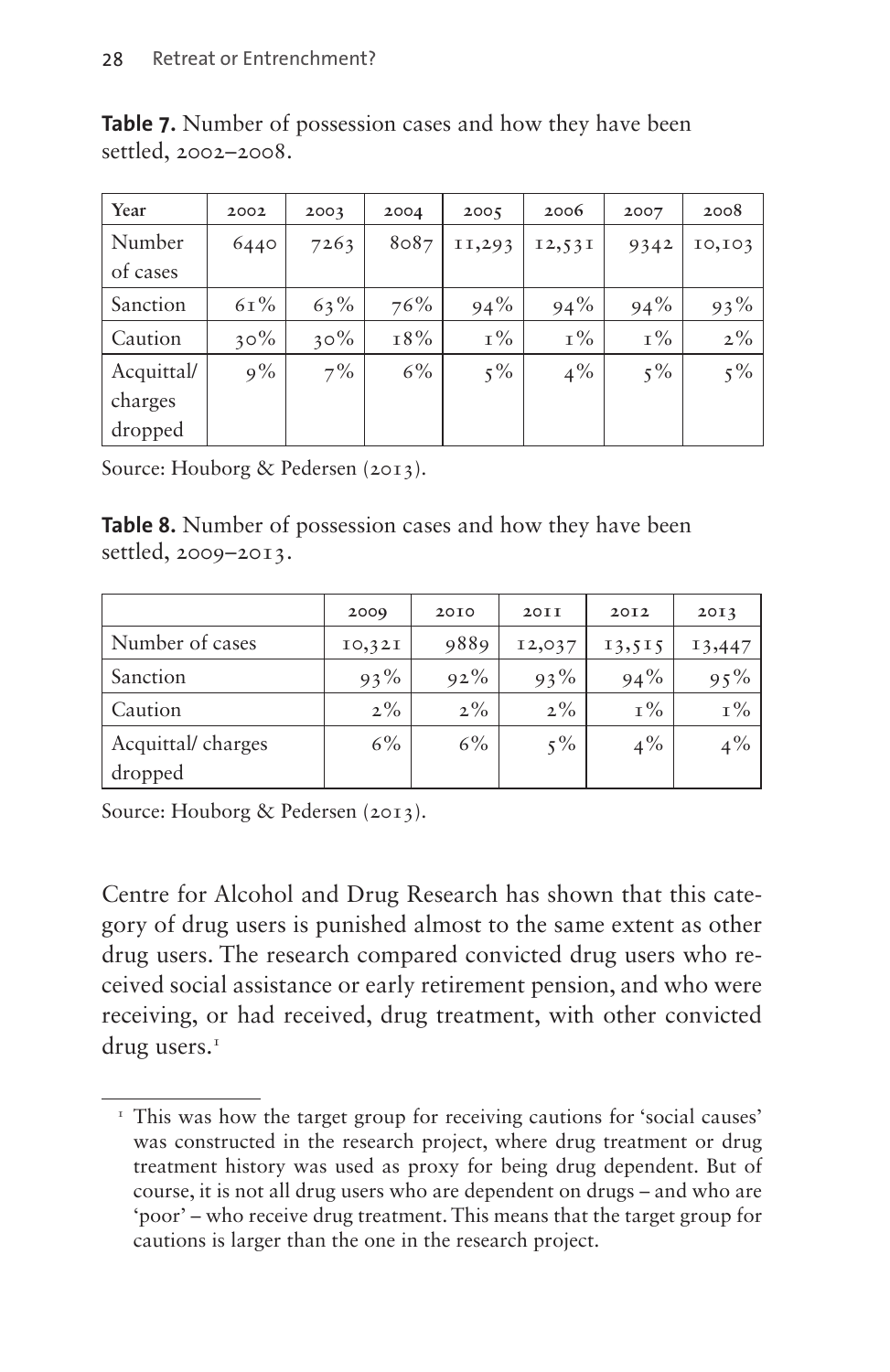| Year                | 2002   | 2003   | 2004   | 2005  | 2006  | 2007  | 2008  |
|---------------------|--------|--------|--------|-------|-------|-------|-------|
| Number of cases of  | 854    | 970    | II67   | 1538  | 1617  | 1057  | 1295  |
| persons receiving   |        |        |        |       |       |       |       |
| social assistance   |        |        |        |       |       |       |       |
| or early retirement |        |        |        |       |       |       |       |
| benefit and who     |        |        |        |       |       |       |       |
| had been in drug    |        |        |        |       |       |       |       |
| treatment           |        |        |        |       |       |       |       |
| Fine                | $71\%$ | 73%    | $80\%$ | 88%   | 89%   | 88%   | 84%   |
| Suspended sentence  | $3\%$  | $2\%$  | $2\%$  | $2\%$ | $2\%$ | $3\%$ | $2\%$ |
| Caution             | 19%    | $16\%$ | $12\%$ | $3\%$ | $4\%$ | $4\%$ | 9%    |
| Acquittal/charges   | $7\%$  | $8\%$  | $6\%$  | 6%    | $5\%$ | $5\%$ | $5\%$ |
| dropped             |        |        |        |       |       |       |       |

**Table 9.** How cases involving persons receiving social assistance or early retirement benefit and who had been in drug treatment were settled, 2002–2008.

Source: Houborg & Pedersen (2013).

# **Discussion and Conclusion**

Drug policy involves political priorities about the distribution of risks and costs associated with the presence of psychoactive substances in society. Closely related to this it also involves how drug users are defined as social citizens. Different drug policies involve different trade-offs with regards to risks, costs, and social membership. It is important for the development of drug policy that these political, and hence also ideological, dimensions of drug policy become explicit.

When looking at the development of Danish drug policy since the 1960s, it becomes apparent how drug policy reflects historical changes of the political rationalities that have dominated welfare and penal policy.

When addressing the new drug problem of the 1960s, the drug policy was dominated by a political rationality that also informed the development of the welfare state at the time. The drug problem was defined as a normal social problem that should be addressed like other social problems, through social welfare policy. It was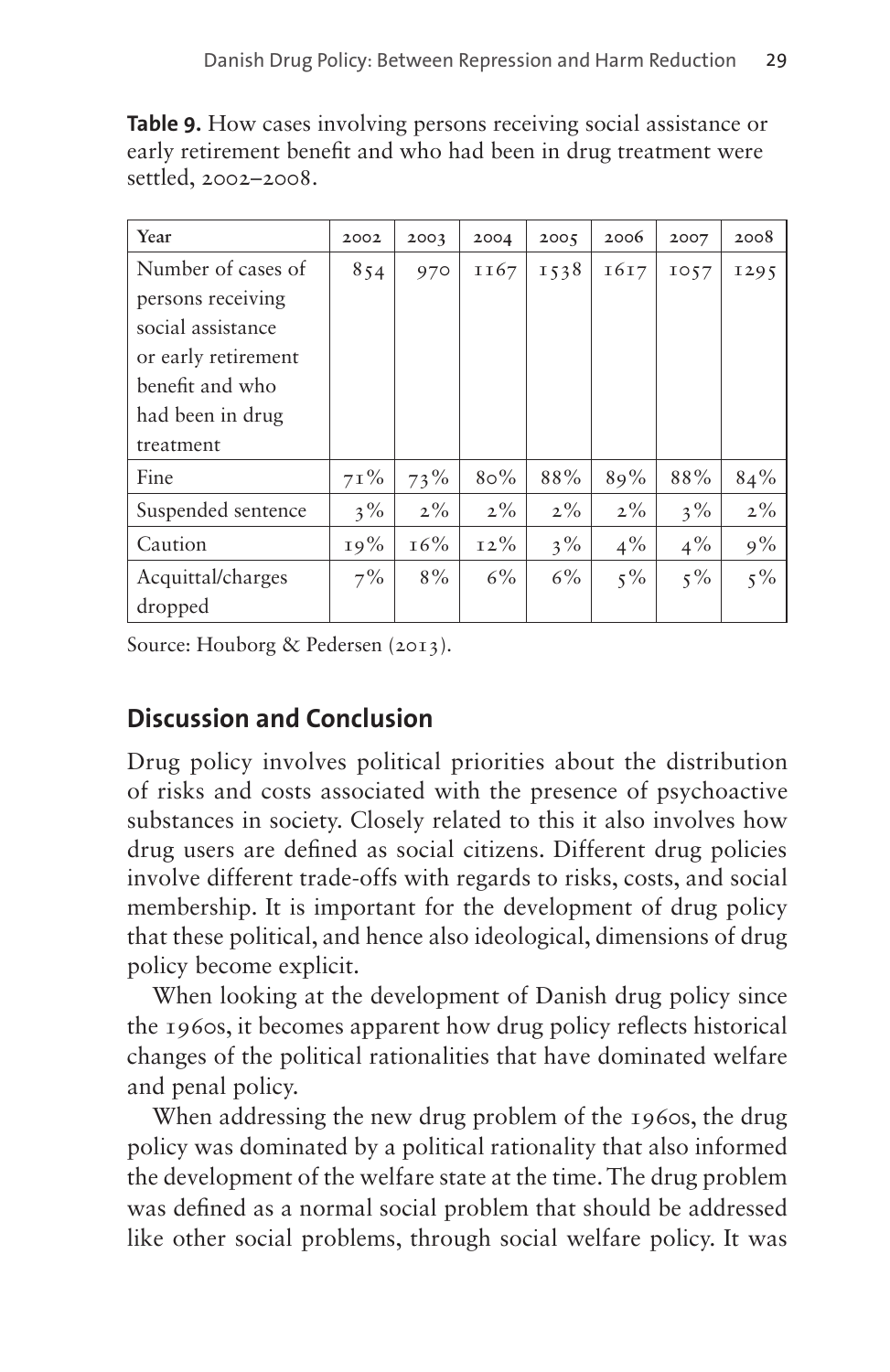an integrative drug policy that aimed to prevent young people becoming part of drug using subcultures and help individuals who had become part of such subcultures to leave them and become part of normal society. The policy explicitly rejected the criminalization of drug users because this was seen to work against the social integration of drug users in society.

The development of harm reduction as part of Danish drug policy during the 1980s can be seen as an anticipation of a more general development in Danish social welfare policy that started during the late 1980s. This development involved coming up with alternatives to the idea of social integration through normalization in the face of what came to be defined as 'social exclusion'. During the 1980s, it had become apparent that not all citizens benefited from normalizing treatment and social rehabilitation, and would instead live socially marginalized lives excluded from the institutions that were meant to help them. From the late 1980s, new methods and institutions were developed that aimed to provide differentiated services to socially excluded groups, with the aim of improving their everyday lives. The introduction of 'graduated goals' in Danish drug policy in 1984 can be seen as part of this development. With it, new resources were allocated to the most marginalized drug users in Denmark, including access to methadone maintenance treatment, which previously had been very restricted because it was not seen to work towards social integration through normalization. With the graduated goals the Danish state took responsibility for addressing some of the risks and harms that were associated with being an active drug user in Denmark. From a drug policy point of view, it is significant that this introduction of harm reduction in Denmark was not mainly based on a public health ambition about reducing the spread of contagious diseases (HIV/AIDS), but on an ideology of care for a marginalized group in society.

The re-penalization of drug users in 2004 happened in a context where responsibilization of citizens was an important political goal and during a period where 'governing through crime' (Simon 2007) became an important governmental rationality. This meant that increasing emphasis was put on the moral habitus of citizens as autonomous and responsible individuals, and less on how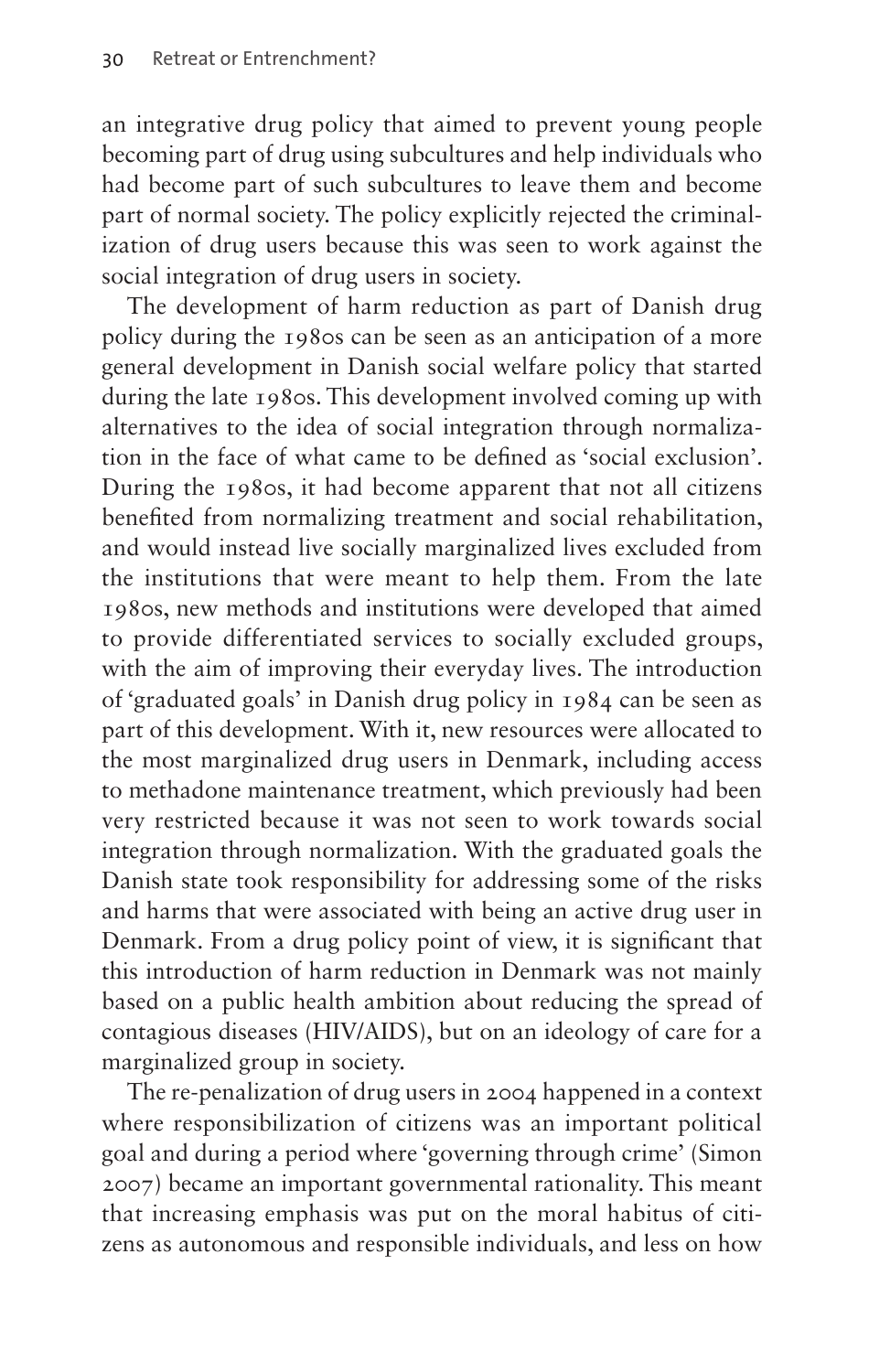social and structural conditions can influence how people act. During this period, criminal sanctions were increased. For example, parallel to the recriminalization of people who used illegal drugs, new sanctions were also introduced against violence near nightlife venues. The criminalization of drug users can be seen as the introduction of an exclusionary element in Danish drug policy that had previously been refrained from. The political rhetoric that accompanied the new legislation clearly signalled that punishment should delimit acceptable and non-acceptable behaviour in Danish society. In this way, the new policy introduced practices that did not include drug users, but rather excluded drug users as competent members of society.

This development can be seen as an articulation of a neo-liberal ideology (O'Malley 1999). But what about the introduction of controversial harm reduction measures like OST for heroin and drug consumption rooms? The introduction of these measures did expand the drug-related risks that the state defined as a collective responsibility to handle. These measures, particularly drug consumption rooms, could be seen as measures that included the active drug user *as an active drug user* in society as a social citizen.

In this way, we see both excluding and including tendencies in Danish drug policy at the same time. This may, however, not be as contradictory as it seems because, as numerous researchers have shown, harm reduction can be seen as being informed by a neo-liberal ideology (Farrugia 2014; Fraser & Moore 2008; Moore 2004; Moore & Fraser 2006). Harm reduction has been an important and empowering development for drug users. They are no longer defined as passive victims of drug-related harms and passive clients of expert interventions – they have become active, responsible, and autonomous agents in the management of risk. However, researchers have also pointed out that this empowerment can come with a price in two ways. First, particular normative assumptions about what constitutes good health and a responsible citizen in relation to health. Second, narrow definitions of the determinants of health, where focus is on the actions of the individual and the immediate environment of such actions, and not the more general social and structural conditions that affect the health and welfare of citizens.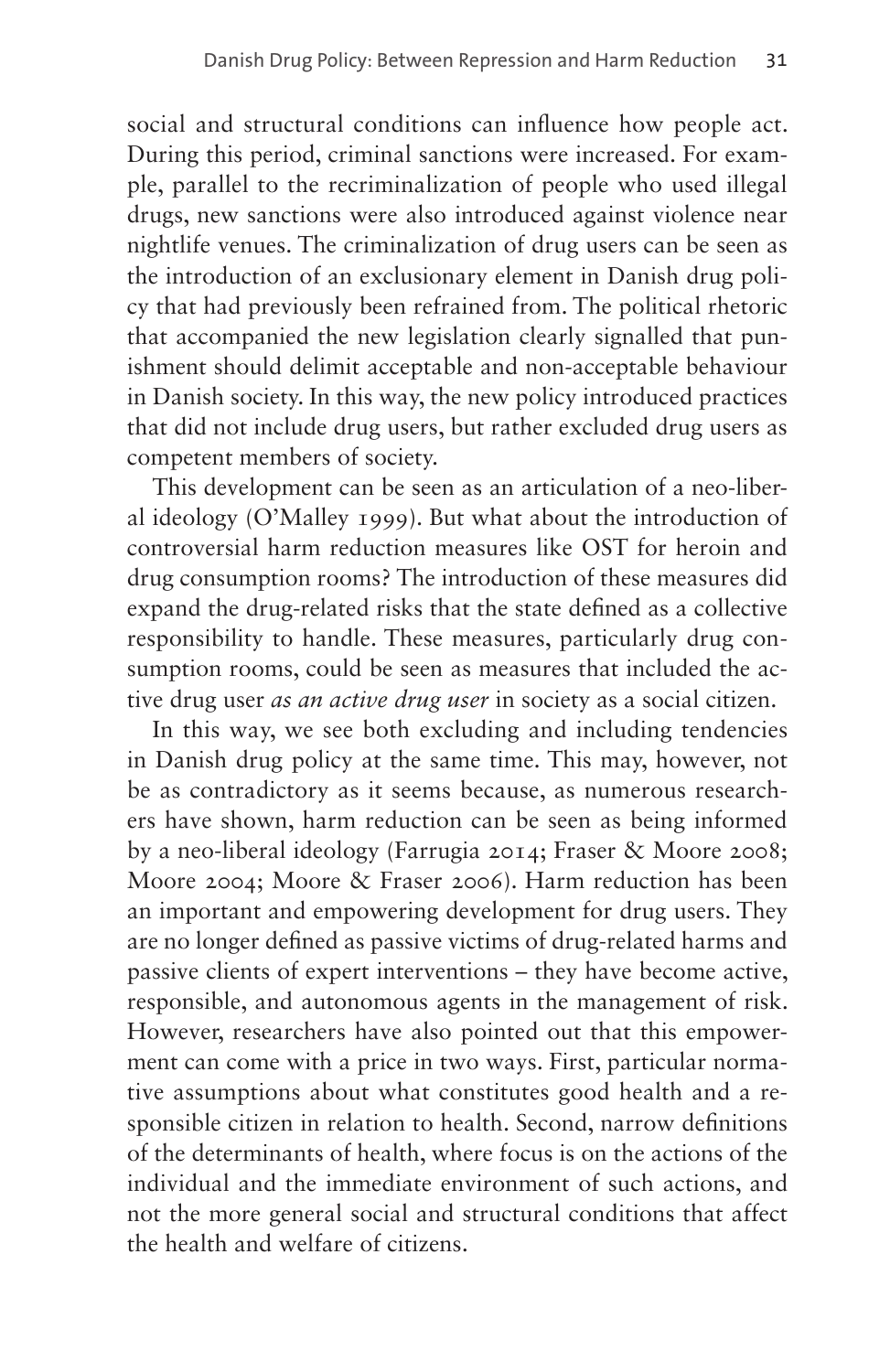A distinction is sometimes made between harm reduction as a specific measure aimed at the reduction of particular harms, such as overdoses, HIV, Hepatitis, or other health harms, and harm reduction as a more general public health rationality that informs policy, for example, drug control policy. A number of countries have embedded public health into the foundation of their drug policies. This is not the case in Denmark. Successive governments have maintained the zero-tolerance drug control policy along with the harm reduction policy described. The history of Danish drug policy shows that public health is not the only path to drug policy reform. It is also possible, not as an alternative but as a supplement, to revisit the broader welfare policy ambitions that were used to inform drug policy in a much more prominent way than they do today.

#### **References**

- Benoit, E. (2003). Not just a matter of criminal justice: States, institutions, and North American drug policy. *Sociological Forum*, *18*(2), 269–294.
- Bruun, K., & Rosenqvist, P. (1980). Alcohol and drug control policies in the Nordic countries. *Journal of Drug Issues*, *10*(4), 421–432.
- EMCDDA (European Monitoring Center for Drugs and Drug Addiction) (2017). *European Drug Report 2017 – Trends and Developments*. Lisbon: EMCDDA.
- Esping-Andersen, G. (1990). The three worlds of welfare capitalism. Cambridge: Polity Press.
- Farrugia, A. (2014). Assembling the dominant accounts of youth drug use in Australian harm reduction drug education. *International Journal of Drug Policy*, *25*(4), 663–672.
- Fomiatti, R., Moore, D., & Fraser, S. (2019). The improvable self: Enacting model citizenship and sociality in research on 'new recovery'. *Addiction Research & Theory*, *27*(6), 527–538.
- Fraser, S., & Moore, D. (2008). Dazzled by unity? Order and chaos in public discourse on illicit drug use. *Social Science & Medicine*, *66*(3), 740–752.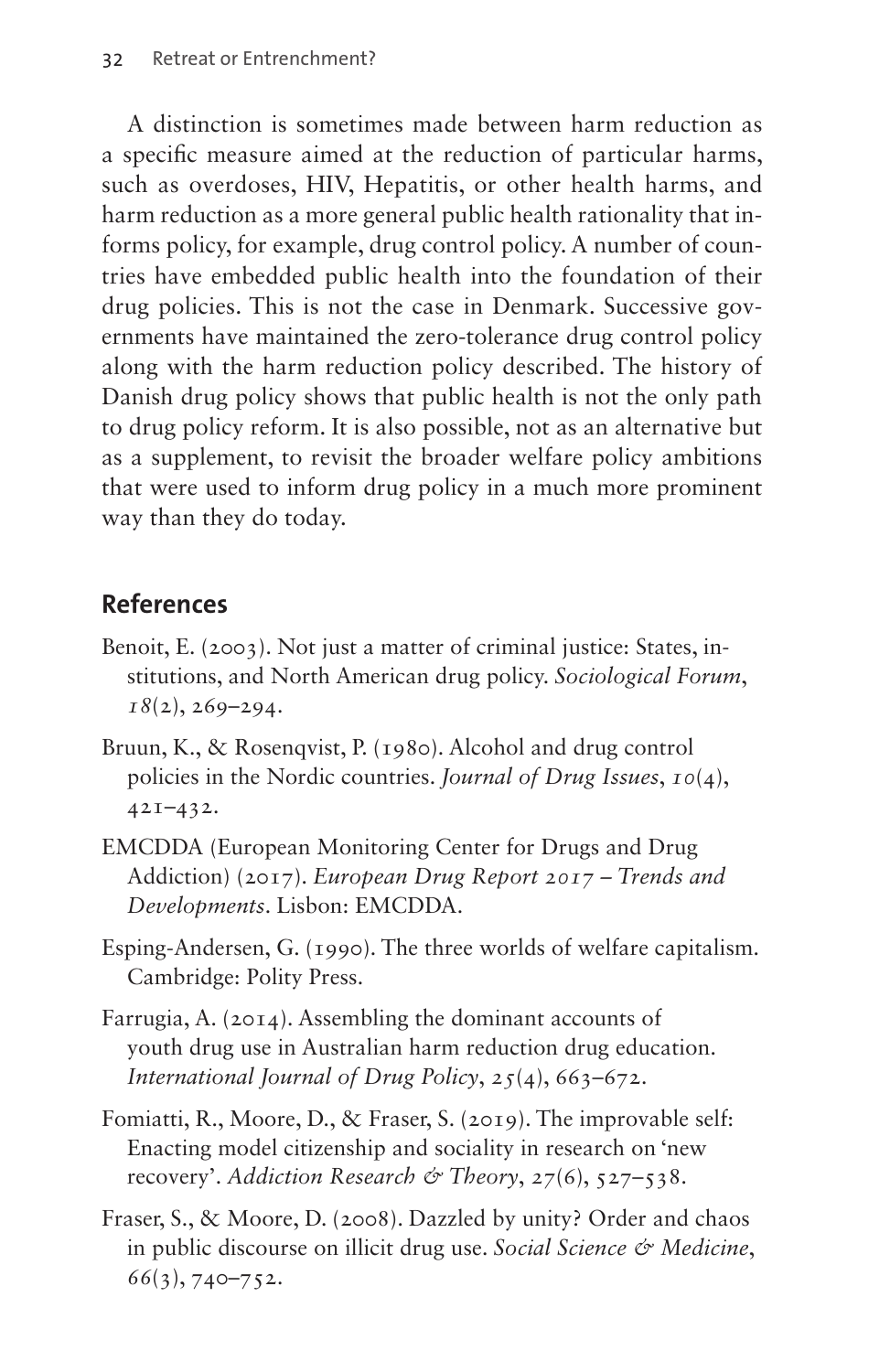- Grapendaal, M., Leuw, E., Nelen, J. M., & Nelen, H. (1995). A world of opportunities: Lifestyle and economic behavior of heroin addicts in Amsterdam. Albany: State University of New York Press.
- Hakkarainen, P., Tigerstedt, C., & Tammi, T. (2007). Dual-track drug policy: Normalization of the drug problem in Finland. *Drugs: Education, Prevention and Policy*, *14*(6), 543–558.
- Houborg, E. (2006). Stofmisbrug, metadon, subjektivering. Historiske og aktuelle fremstillinger af stofmisbrug. København: Sociologisk Institut.
- Houborg, E. (2008). Youth, drugs and the welfare state. In V. Asmussen, B. Bagga, & E. Houborg (Eds.), *Drug policy: History, theory and consequences* (181–208). Aarhus: Aarhus University Press.
- Houborg, E. (2012). Kriminalisering af narkotika den politiske og samfundsmæssige baggrund for kriminaliseringsprocesser i periode 1950–2004. In V. A. Frank & H. Dahl (Eds.), *Kriminalitet og illegale rusmidler* (pp. 119–144). Aarhus: Aarhus Universitetsforlag.
- Houborg, E. (2013). Kampen om metadon i 1970ernes Danmark. *Bibliotek for Læger*, *205*, 1.
- Houborg, E., & Bjerge, B. (2011). Drug policy, control and welfare. *Drugs: Education, Prevention and Policy*, *18*(1), 16–23.
- Houborg, E., & Pedersen, M. M. (2013). *Håndhævelse af narkotikalovgivningen vedr. besiddelse af illegale stoffer til eget forbrug efter 2004*. København: Justitsministeriets forskningskontor.
- Houborg, E., Søgaard, T. F., & Mogensen, S. A. I. (2020). Making up a new drug user from depenalization to repenalisation of drug users in Denmark. *International Journal of Drug Policy*. Available online 21 January 2020.
- Indenrigsministeriet (1953). Betænkning om misbrug af euforiserende stoffer. København: Indenrigsministeriet.
- Jepsen, J. (1966). Marihuana i kriminologisk og juridisk belysning. In E. Thygesen (Ed.), *Er marihuana skadelig?* (pp. 169–248). København: Stig Vendelkærs Forlag.
- Jepsen, J. (2008). Danish drug control policy 1945–2007. In V. Asmussen, B. Bagga, & E. Houborg (Eds.), *Drug policy: History,*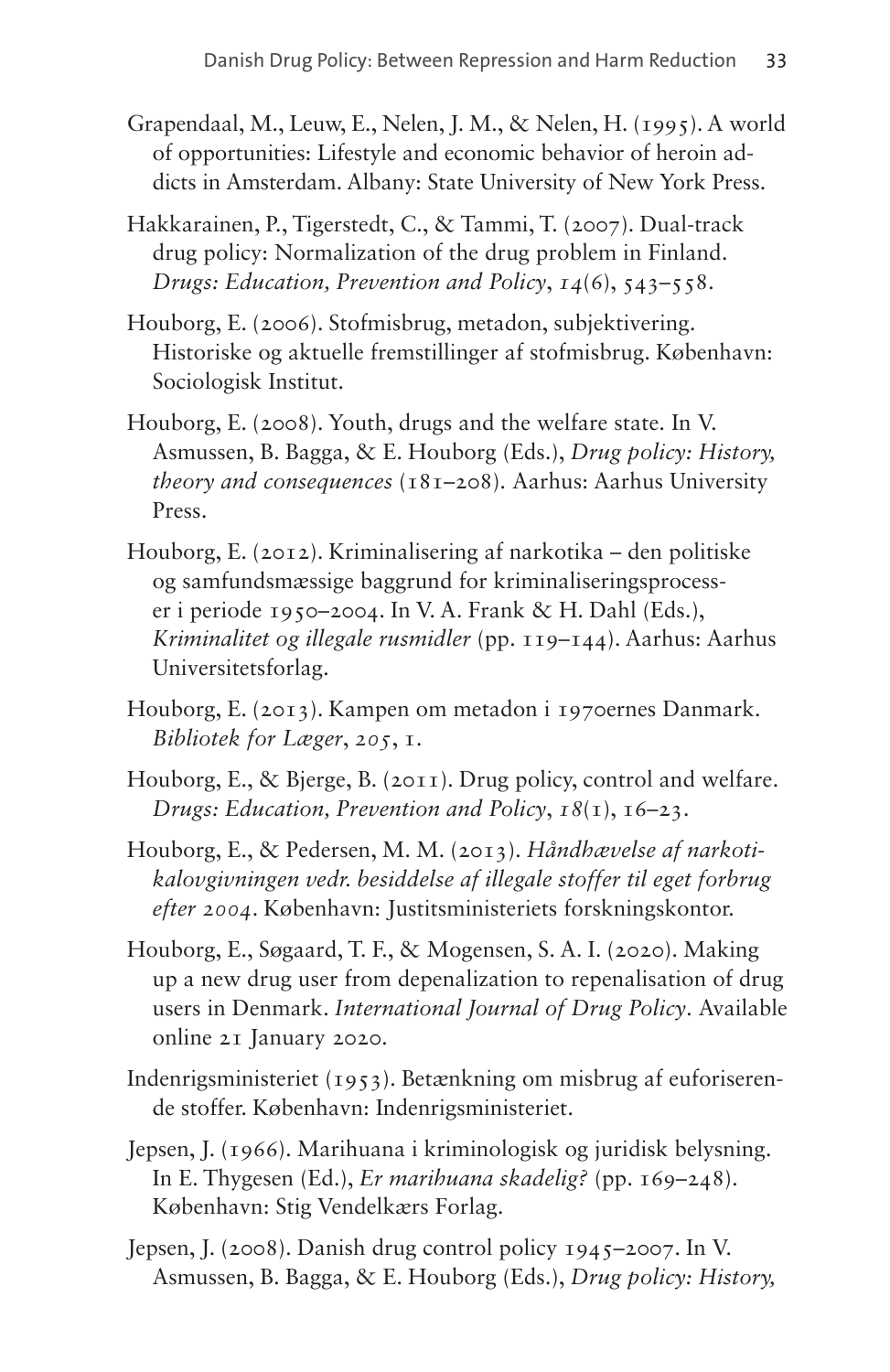*theory and consequences* (pp. 151–180). Aarhus: Aarhus University Press.

- Kontaktudvalget (1969). Redegørelse for omfanget af en række akutte foranstaltninger mod ungdomsnarkomanien. København: Alkohol- og narkotikarådet.
- Kontaktudvalget (1970). Redegørelse II om visse sider af stofmisbrugsproblemets udvikling og forslag til påtrængende foranstaltninger. København: Kontaktudvalget vdr ungdomsnarkomanien.
- Leuw, E. (1991). Drugs and drug policy in the Netherlands. *Crime and Justice*, *14*, 229–276.
- Manniche, E., Holstein, B. E., & Boolsen, M. W. (1972a). *Stofbrug blandt skoleungdom i Roskilde 1972*. København: Kontaktudvalget vedrørende ungdomsnarkomanien.
- Manniche, E., Holstein, B. E., & Boolsen, M. W. (1972b). *En empirisk og teoretisk analyse af stofbrug blandt unge på Bornholm 1972*. København: Kontaktudvalget vedrørende ungdomsnarkomanien.
- Moeller, K. (2019). Sisters are never alike? Drug control intensity in the Nordic countries. *International Journal of Drug Policy*, *73*,  $141 - 145$ .
- Mounteney, J., Griffiths, P., Sedefov, R., Noor, A., Vicente, J., & Simon, R. (2016). The drug situation in Europe: an overview of data available on illicit drugs and new psychoactive substances from European monitoring in 2015. *Addiction, 111*(1), 34–48.
- Moore, D. (2004). Governing street-based injecting drug users: A critique of heroin overdose prevention in Australia. *Social Science & Medicine*, *59*(7), 1547–1557.
- Moore, D., & Fraser, S. (2006). Putting at risk what we know: Reflecting on the drug-using subject in harm reduction and its political implications. *Social Science and Medicine*, *62*, 3035–3047.
- Mugford, S. (1991). Towards a unified policy for legal and illegal drugs. In T. Camey, L. Drew, I. Mathews, S. Mugford, & A. Wodak (Eds.), *An unwinnable war against drugs: The politics of decriminalization* (pp. 22–36). Leichardt, NSW: Pluto Press.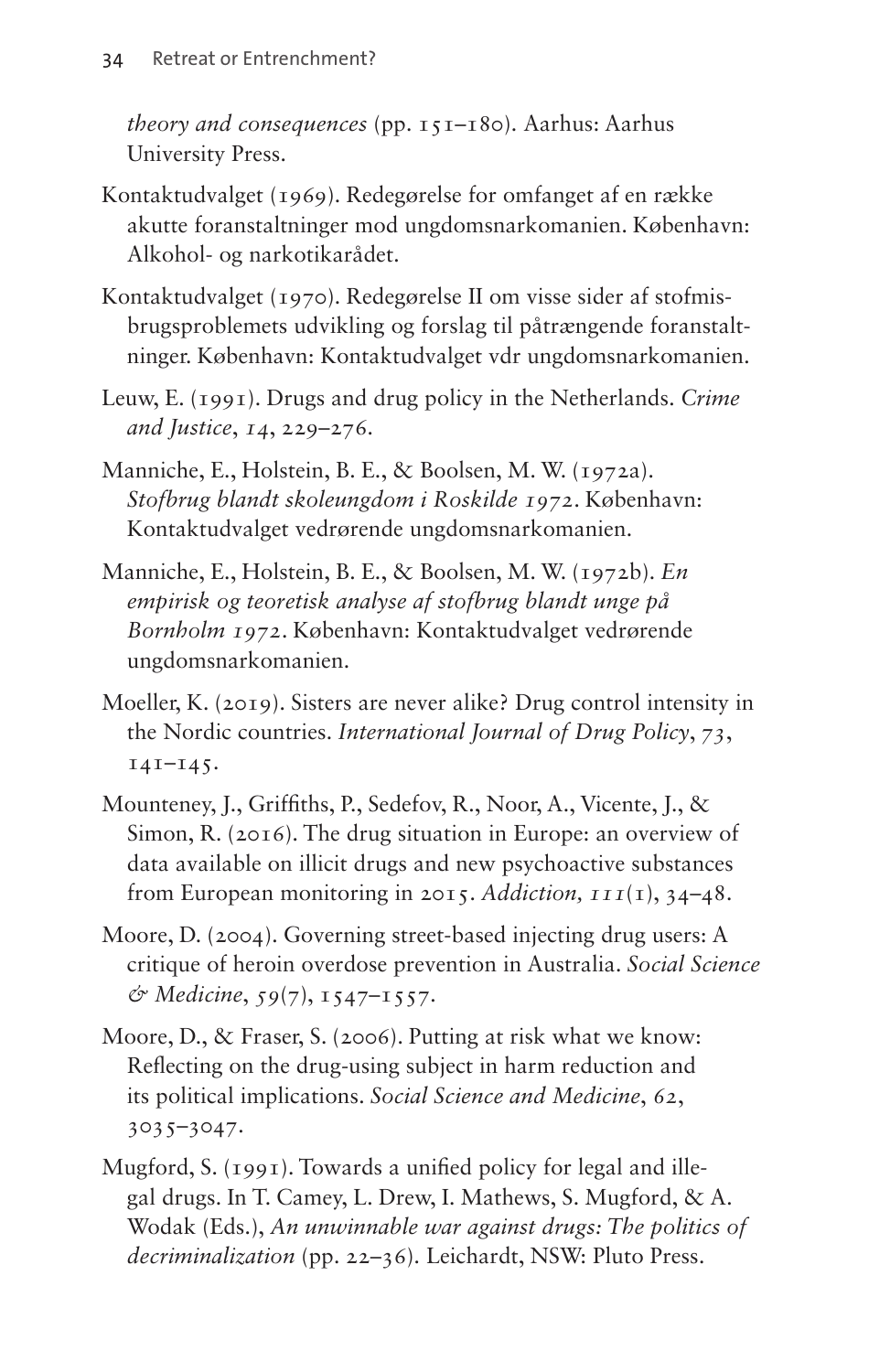- Narkotikarådet (1984). At møde mennesket hvor det er. København: Alkohol- og narkotkarådet.
- Narkotikarådet (1988). Metadonretningslinier. København: Alkohol- og Narkotikarådet.
- O'Malley, P. (1999). Volatile and contradictory punishment. *Theoretical Criminology*, *3*(2), 175–196.
- Parker, H., Aldridge, J., Measham, F., & Haynes, P. (1999). Illegal leisure: The normalisation of adolescent recreational drug use. Abingdon: Routledge.
- Schmidt, D. (1997). Narkotikasituationen i Danmark. In B. Olsson, P. Rosenquist, & A. Stymne (Eds.), *Narkotikasituationen i Norden* (pp. 39–68). Nordiska Nämnden för Alkohol- och Drogforskning: Helsingfors.
- Simon, J. (2007). Governing through crime: How the war on crime transformed American democracy and created a culture of fear. Oxford: Oxford University Press.
- Storgaard, L. L. (2000). Konstruktionen af dansk narkotikakontrolpolitik siden 1965. København: Jurist- og økonomforlagets Forlag.
- Sundhedsstyrelsen [National Board of Health] (2018a). Narkotikasituationen i Danmark. Delrapport 1 – Udbredelse af illegale stoffer i befolkningen og blandt de unge. Copenhagen: National Board of Health.
- Sundhedsstyrelsen [National Board of Health] (2018b). Narkotikasituationen i Danmark. Delrapport 4 – Sundhedsrelaterede konsekvenser. Copenhagen: National Board of Health.
- Tammi, T., & Hurme, T. (2007). How the harm reduction movement contrasts itself against punitive prohibition. *International Journal of Drug Policy, 18*(2), 84–87.
- Turner, B. S. (1993). Contemporary problems in the theory of citizenship. In B. S. Turner (Ed.), *Citizenship and Social Theory*  (pp. 1–18). Sage Publishers: London.
- Ulff-Møller, B. (1971). Udbredelse af stofbrug blandt danske skoleelever. København: Kontaktudvalget vedrørende ungdomsnarkomanien.